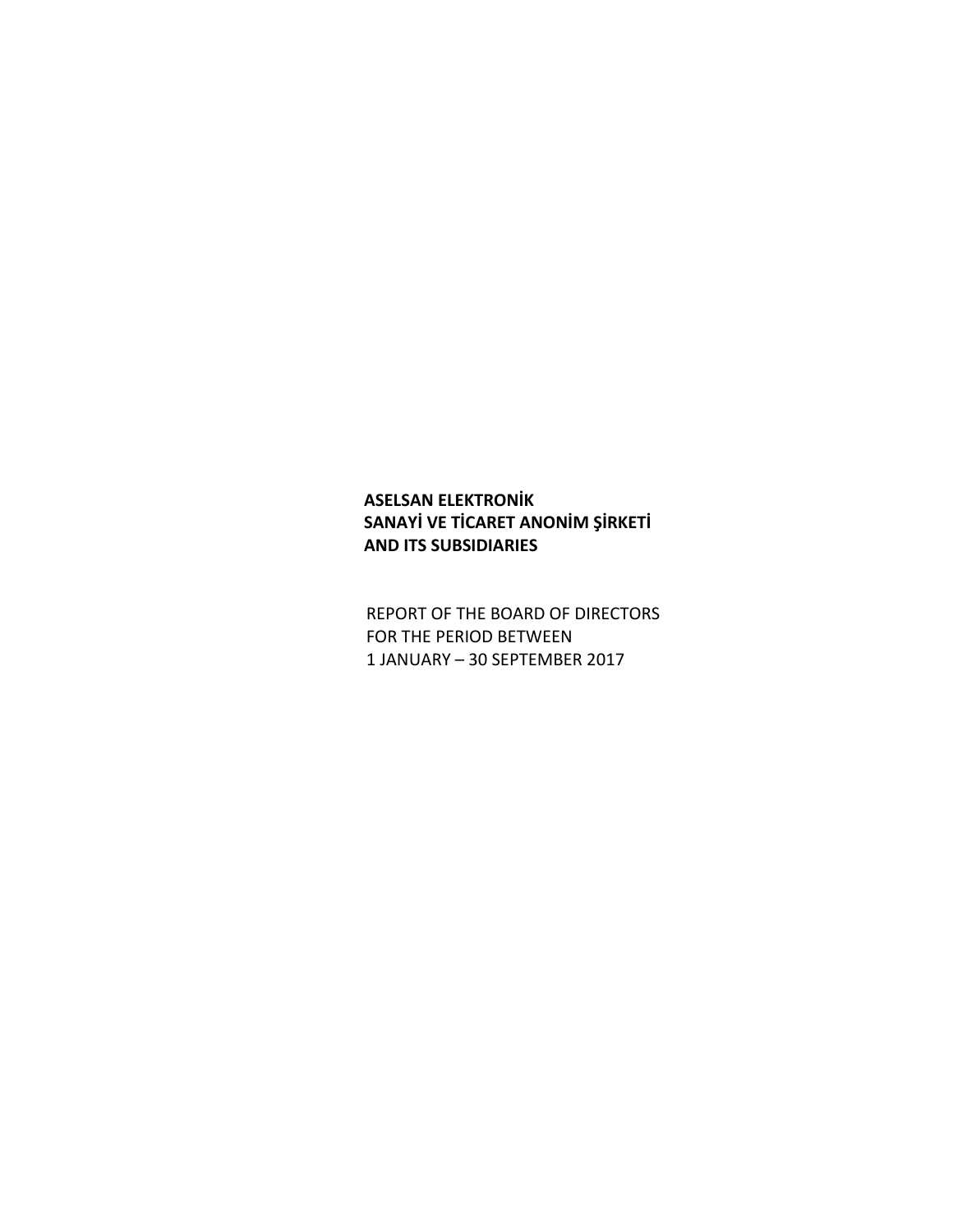# Content **Content Content**

| 1.  |                                                                                                                                                                                                                                                                                                                                                                                                                               |
|-----|-------------------------------------------------------------------------------------------------------------------------------------------------------------------------------------------------------------------------------------------------------------------------------------------------------------------------------------------------------------------------------------------------------------------------------|
| 2.  | Commercial title and trade registration number of the company and contact information pertaining to                                                                                                                                                                                                                                                                                                                           |
| 3.  |                                                                                                                                                                                                                                                                                                                                                                                                                               |
| 4.  | The Company's capital and partnership structure with the changes during the fiscal period 3                                                                                                                                                                                                                                                                                                                                   |
| 5.  | Reporting period, title of the partnership, names, surnames and jurisdiction of the chairman,<br>members and the managing members who served in the board of directors during the period, the                                                                                                                                                                                                                                 |
| 6.  | Main factors that affect the performance of the company, significant changes occurred in the<br>environment where company is operating, policies implemented by the company with respect to<br>these changes, investment and dividend policy of the company to strengthen its performance5                                                                                                                                    |
| 7.  |                                                                                                                                                                                                                                                                                                                                                                                                                               |
| 8.  |                                                                                                                                                                                                                                                                                                                                                                                                                               |
| 9.  | Other issues not included in the financial statements but which would be beneficial to the users  10                                                                                                                                                                                                                                                                                                                          |
| 10. | Significant events between 1 January - 30 September 2017 fiscal period and the Board of Directors<br>Meeting date when the corresponding financial statements shall be negotiated  10                                                                                                                                                                                                                                         |
| 11. | Expectations for the progress of the company, significant developments with respect to company<br>activities and financial position, to observe whether past period targets were achieved or not,<br>whether the general assembly resolutions were fulfilled, and in the event the targets were not<br>achieved and the resolutions were not fulfilled, information regarding the reasons and explanations 10                 |
| 12. |                                                                                                                                                                                                                                                                                                                                                                                                                               |
| 13. |                                                                                                                                                                                                                                                                                                                                                                                                                               |
| 14. | Amendments to the Articles of Association during the period along with the reasons  13                                                                                                                                                                                                                                                                                                                                        |
| 15. |                                                                                                                                                                                                                                                                                                                                                                                                                               |
| 16. | The industry that the Company operates in and its position within the sector 13                                                                                                                                                                                                                                                                                                                                               |
|     |                                                                                                                                                                                                                                                                                                                                                                                                                               |
|     | 18. Explanations including the qualities of the production units of the company along with the capacity<br>utilization rates and their developments, general capacity utilization rate, developments in the<br>manufacturing of the products and services which are subjects to activity, amounts, quality,                                                                                                                   |
| 19. | The prices, sales revenues, sales conditions of the products and services which are subjects of activity<br>with their improvements within the year, developments in the yield and productivity parameters and<br>the reasons of the substantial changes in these compared to the previous years 17                                                                                                                           |
| 20. | The basic ratios regarding profitability and liabilities, as calculated on the basis of the financial<br>statements, sales, efficiency, income generation capacity, profitability and liabilities/equity ratios in<br>comparision basis with prior period and information about other matters and future expectations and<br>risks that have been prepared in accordance with Capital Markets Board Communiqué Series: II and |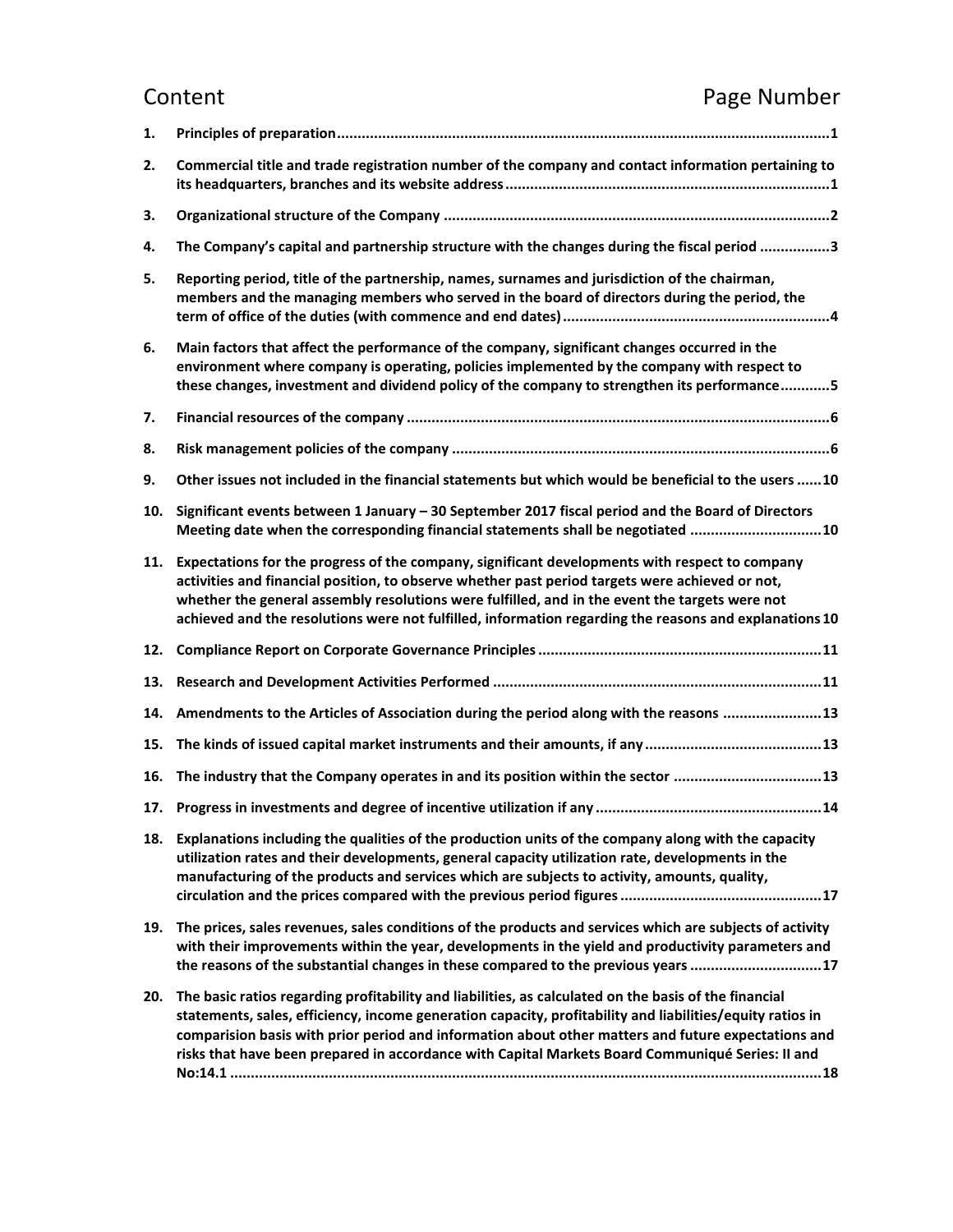| 21. | Measures planned to be taken to improve the financial structure of the company  19                                                                                                                                                                                                                                                                                                                                  |
|-----|---------------------------------------------------------------------------------------------------------------------------------------------------------------------------------------------------------------------------------------------------------------------------------------------------------------------------------------------------------------------------------------------------------------------|
| 22. | Changes in the top management within the period and the names and surnames of whose are on                                                                                                                                                                                                                                                                                                                          |
| 23. | Total amounts of the financial benefits such as attendance fee, remuneration, premium, bonus<br>payments, share profit provided to the managing members and senior executives20                                                                                                                                                                                                                                     |
| 24. | Information regarding the allowances granted to the managing members and the senior executives<br>with the travel, accommodation and representation expenses and financial benefits in kind,                                                                                                                                                                                                                        |
| 25. | Personnel and workers turnover, collective agreement implementations, rights and benefits provided                                                                                                                                                                                                                                                                                                                  |
| 26. | Information regarding the donations within the year and social responsibility22                                                                                                                                                                                                                                                                                                                                     |
| 27. | Information on Business Partnerships, Associates, Subsidiaries, Joint Ventures and Branches 22                                                                                                                                                                                                                                                                                                                      |
| 28. | 13. Information regarding the shares of the companies subject to consolidation in the parent company                                                                                                                                                                                                                                                                                                                |
| 29. | As for the preparation process of the consolidated financial statements; comments with respect to the<br>principal factors of the internal audit, internal control and risk management systems of the Group and                                                                                                                                                                                                     |
| 30. | Direct and indirect affiliates of the company and information regarding the share ratios 24                                                                                                                                                                                                                                                                                                                         |
| 31. |                                                                                                                                                                                                                                                                                                                                                                                                                     |
| 32. | Comments with respect to the private audit and governmental audit realized within the activity                                                                                                                                                                                                                                                                                                                      |
| 33. | Information regarding the lawsuits filed against the company which would have an impact on the                                                                                                                                                                                                                                                                                                                      |
| 34. | Explanations with respect to the administrative and judicial sanctions applied to the company and the                                                                                                                                                                                                                                                                                                               |
| 35. | If it is an affiliate company, the legal transactions carried out in favor of the parent company or its<br>affiliate with the parent company, with an affiliate company connected to the parent company with<br>the direction of the parent company and all other measures taken or avoided to be taken in favor of                                                                                                 |
| 36. | If it is an affiliate company, whether any counter performance was realized for each legal transaction<br>according to the known status and conditions at the time the legal transaction mentioned in article 35<br>was realized or at the time the measures were taken or avoided to be taken and whether the<br>company incurred losses due to the taken or avoided measure and if the company incurred losses to |
| 37. | The determination and management's assessment with respect to the company's unpaid capital or                                                                                                                                                                                                                                                                                                                       |
| 38. | The status of owning directly or indirectly five, ten, twenty, twenty five, thirty three, fifty, sixty seven<br>or one hundred percent of the shares representing the capital of an equity company or in the event                                                                                                                                                                                                  |
|     |                                                                                                                                                                                                                                                                                                                                                                                                                     |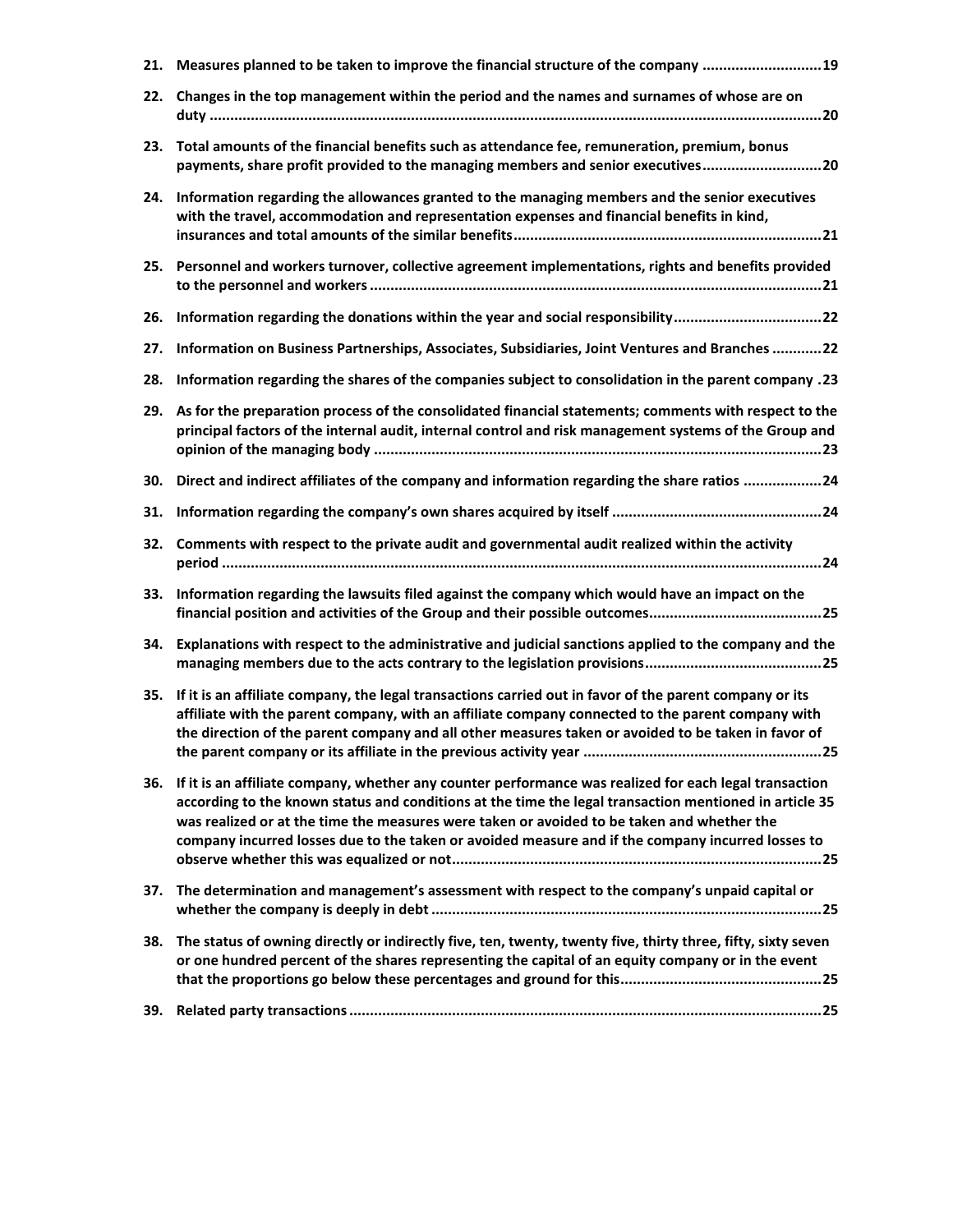#### <span id="page-3-0"></span>REPORT OF THE BOARD OF DIRECTORS FOR THE PERIOD BETWEEN 01 JANUARY – 30 SEPTEMBER 2017

#### **1. Principles of preparation**

The interim period report of the Board of Directors is prepared on the basis of Communiqué Series II, No: 14.1 "Principles of Financial Reporting in Capital Markets" dated 13 June 2013.

The Company and ASELSAN Bakü Şirketi ("ASELSAN Bakü"), Mikroelektronik Ar-Ge Tasarım ve Ticaret Limited Şirketi ("Mikro AR-GE"), ASELSANNET Elektronik ve Haberleşme Sistemleri Sanayi Ticaret İnşaat ve Taahhüt Limited Şirketi ("ASELSANNET"), and ASELSAN Malaysia Sdn. Bhd. (ASELSAN Malezya) which are subsidiaries of the Company operating in the same industry and whose financial statements are consolidated will be mentioned as "Group" in the report.

ASELSAN Hassas Optik Sanayi ve Ticaret Anonim Şirketi ("ASELSAN Optik"), ASELSAN Bilkent Mikro Nano Teknolojileri Sanayi ve Ticaret Anonim Şirketi ("ASELSAN Bilkent"), IGG ASELSAN Integrated Systems LLC ("IGG ASELSAN"), Kazakhstan ASELSAN Engineering LLP ("ASELSAN Kazakhstan") and ASELSAN Middle East PSC LTD ("ASELSAN Jordan") and Saudi Arabian Defense Electronics Corporation LLC ("SADEC LLC") are consolidated by the equity method. Since the Company has a capital commitment to the YİTAL A.Ş., it has no consolidation effect on the Group's financial statements.

<span id="page-3-1"></span>**2. Commercial title and trade registration number of the company and contact information pertaining to its headquarters, branches and its website address**

| Company                                             | <b>Type</b>       | <b>Country/City</b>                      | <b>Address</b>                                                                                              | Telephone/Fax                                                 | <b>Web site</b>    |
|-----------------------------------------------------|-------------------|------------------------------------------|-------------------------------------------------------------------------------------------------------------|---------------------------------------------------------------|--------------------|
| <b>ASELSAN Elektronik</b><br>Sanayi ve Ticaret A.Ş. | Headquarters      | Turkey/<br>Ankara                        | Mehmet Akif Ersoy<br>Mahallesi 296. Cad. No:16<br>06370 Yenimahalle/Ankara                                  | Telephone: +90 (312) 592 1000<br>Fax: +90 (312) 354 1302      | www.aselsan.com.tr |
| <b>ASELSAN South Africa</b><br><b>Branch</b>        | Branch            | Republic of South<br>Africa/<br>Pretoria | Building 4, Room 005 CSIR<br>Campus, Meiring Naude<br>Drive, Pretoria Gauteng,<br>0001, South Africa        | Telephone :+27 (0) 12 349<br>2613<br>Fax: +27 (0) 12 349 2544 |                    |
| <b>ASELSAN Macedonia</b><br>Branch                  | Branch            | Macedonia/Skopje                         | Ankarska 29A, 1000<br>Skopje/Macedonia                                                                      |                                                               |                    |
| <b>BAE Contact Office</b>                           | Contact<br>Office | BAE/<br>Abu Dhabi                        | Industrial City of Abu Dhabi<br>1, Plot 22J1 PO Box:<br>133627 Abu Dhabi/UAE                                | Telephone: +971 2 550 8808<br>Fax: +971 2 550 8812            |                    |
| Saudi Arabia Contact<br>Office                      | Contact<br>Office | Riyadh/<br>Saudi Arabia                  | A. Building 17B, 1st Floor,<br>The Business Gate, Riyadh,<br>11422, Saudi Arabia                            | Tel: +966 11 211 1111<br>Fax: +966 11 268 1111                |                    |
| <b>ASELSAN Qatar Office</b>                         | Project Office    | Doha/<br>Qatar                           | The Gate Tower II 7th<br>Floor - Office 725 West Bay,<br>Maysaloun Street<br>P.O. Box 14023<br>Doha / QATAR | Tel: +974 402 06000<br>Fax:+974 402 06006                     |                    |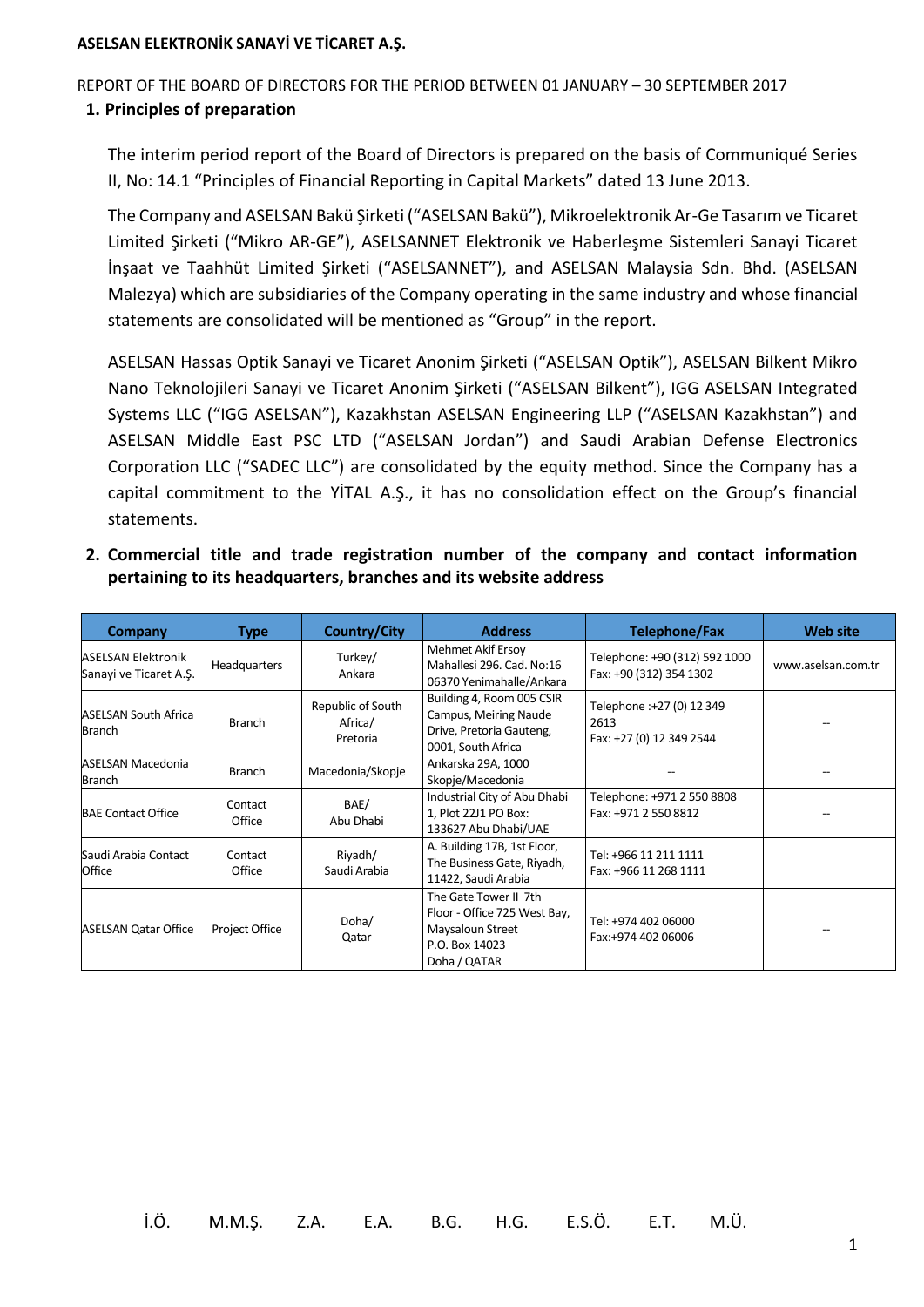#### <span id="page-4-0"></span>REPORT OF THE BOARD OF DIRECTORS FOR THE PERIOD BETWEEN 01 JANUARY – 30 SEPTEMBER 2017

### **3. Organizational structure of the Company**



The Company has been restructured under five Vice Presidencies that will carry the production and engineering tasks, which are; Communication and Information Technologies (HBT), Microelectronics, Guidance and Electro-Optics (MGEO), Defense Systems Technologies (SST), Radar, Electronic Warfare and Intelligence Systems (REHİS) and Transportation, Security, Energy and Automation Systems (UGES).

In order for General Management to fulfill planning at strategic level, pursuing and assessing functions in a more efficient way, four different Vice Presidencies have been constituted as Financial Management Vice Presidency, Corporate Services Vice Presidency, Technology and Strategy Vice Presidency and Human Resources Management Vice Presidency in addition to Marketing Directorate and Legal Affairs.

The Internal Audit Department and Board of Directors Planning and Coordination Management have been established under the Board of Directors.

The Company maintains engineering operations in Ankara, METU Teknokent; production and engineering operations in Macunköy, Akyurt and Gölbaşı. General Management is located in Ankara Macunköy. Furthermore, SST and REHİS Vice Presidencies management offices and Product Support Management of UGES Vice Presidency are located in Istanbul Teknopark.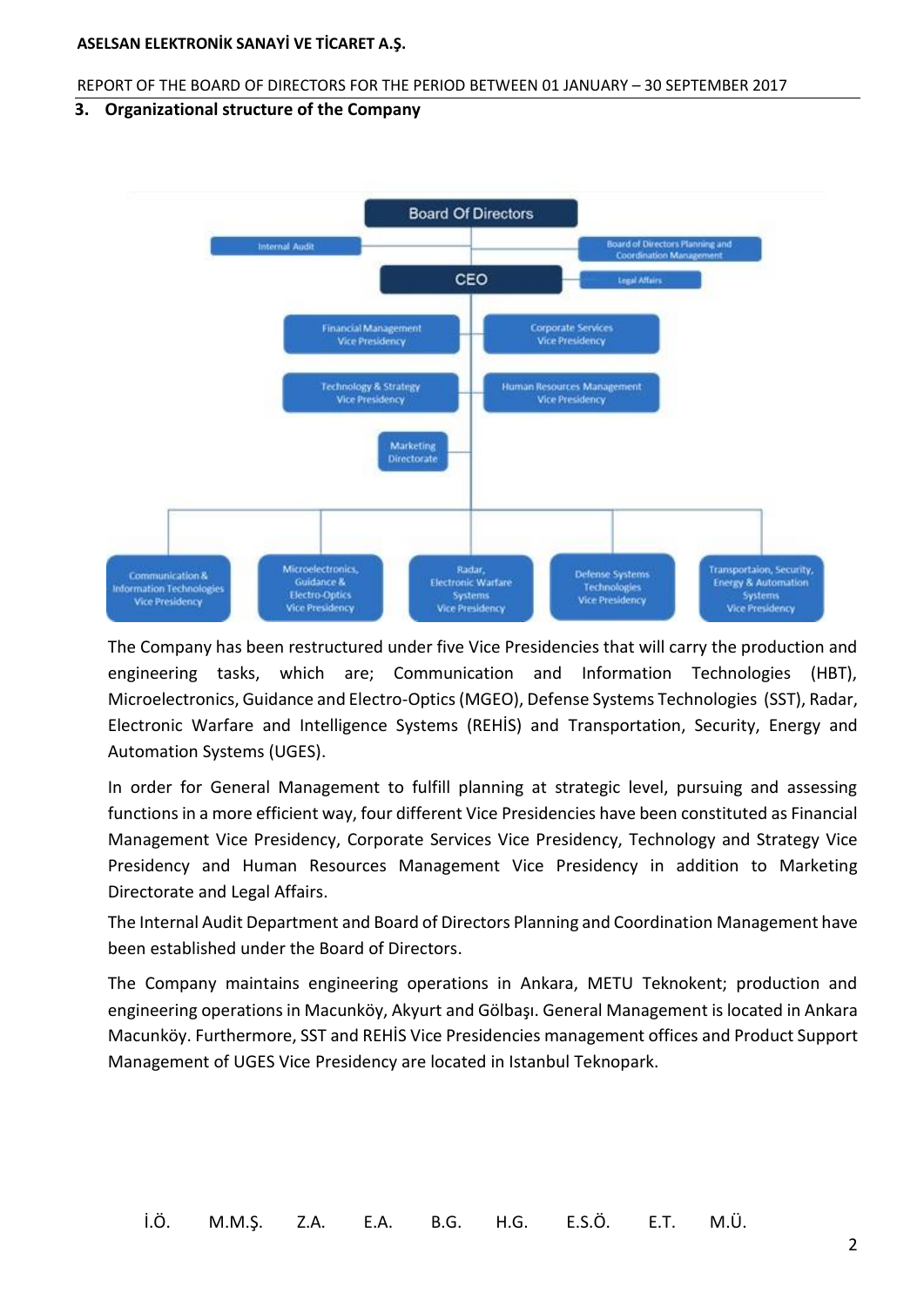#### <span id="page-5-0"></span>REPORT OF THE BOARD OF DIRECTORS FOR THE PERIOD BETWEEN 01 JANUARY – 30 SEPTEMBER 2017

#### **4. The Company's capital and shareholder structure with the changes during the fiscal period**



Axa Sigorta Anonim Şirketi

| <b>Partners</b>                         | <b>Share</b><br>(%) | <b>30 September</b><br>2017<br>(Thousand TL) | <b>Share</b><br>(%) | <b>31 December</b><br>2016<br>(Thousand TL) |
|-----------------------------------------|---------------------|----------------------------------------------|---------------------|---------------------------------------------|
| Turkish Armed Forces Foundation (TSKGV) | 84,58               | 845.826                                      | 84,58               | 845.826                                     |
| Quoted on BIST (Free float)             | 15,30               | 153.019                                      | 15,30               | 153.019                                     |
| Axa Sigorta Anonim Şirketi              | 0,12                | 1.155                                        | 0,12                | 1.155                                       |
| Paid-in capital                         | 100                 | 1.000.000                                    | 100                 | 1.000.000                                   |
| Share capital adjustment                |                     | 98.621                                       |                     | 98.621                                      |
| Inflation adjusted capital              |                     | 1.098.621                                    |                     | 1.098.621                                   |

Registered capital ceiling of the Company is TL 1.000.000 Thousand (TL one billion). The nominal capital of the Company is TL 1.000.000 Thousand (TL one billion) and is divided into 100.000.000.000 (one hundred billion) shares, each having a nominal value of 1 kurus (1% of 1 Turkish Lira). 60.545.454.546 (sixty billion five hundred and fourty five million four hundred and fifty four thousand five hundred and fourty six) of the shares are Group A shares and 39.454.545.454 (thirty nine billion four hundred and fifty four million five hundred and fourty five thousand four hundred and fifty four) of the shares are Group B Shares. All shares are in the name of the holder.

Group A shares are nominative preferred shares and 6 of the Members of the Board of Directors are elected among the Group A preferred shareholders or among the candidates presented by them.

No change has occurred in the shareholders' structure and the Company's capital during the period.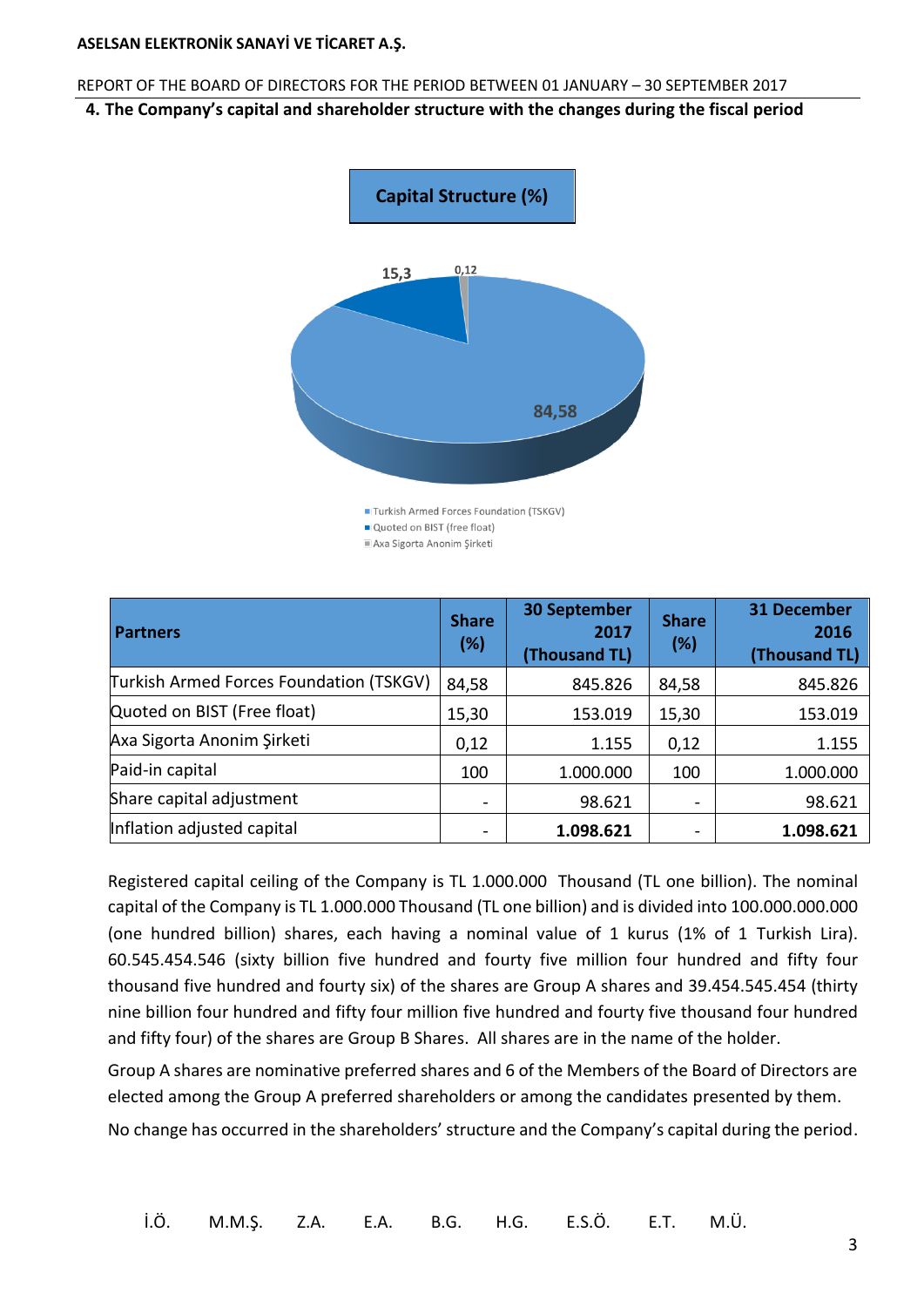#### <span id="page-6-0"></span>REPORT OF THE BOARD OF DIRECTORS FOR THE PERIOD BETWEEN 01 JANUARY – 30 SEPTEMBER 2017

**5. Reporting period, title of the partnership, names, surnames and jurisdiction of the chairman, members and the managing members who served in the board of directors during the period, the term of office of the duties (with commence and end dates)** 

The report comprises the events took place during the period 1 January-30 September 2017. The title of the main shareholder in the report is ASELSAN Elektronik Sanayi ve Ticaret A.Ş.

#### **Members of the Board of Directors**

Within the framework of the provisions of the Company's Articles of Association, the Board of Directors consists of a total of 9 members comprising of 6 members to be elected from privileged shareholders or candidates nominated by group A and 3 independent members to be elected under Capital Markets Board (CMB) regulations.

Information regarding the Members of the Board of Directors elected during the General Assembly Meeting held on 15 March 2017 are as follows:

| <b>MEMBERS OF BOARD OF DIRECTORS</b> |                                |                              |                                 |  |  |
|--------------------------------------|--------------------------------|------------------------------|---------------------------------|--|--|
| <b>Name and Surname</b>              | <b>Position</b>                | Date of<br><b>Assignment</b> | <b>End of Term</b><br>of Office |  |  |
| İbrahim ÖZKOL                        | Chairman/Independent Member    | 15 March 2017                | <b>March 2018</b>               |  |  |
| Mustafa Murat ŞEKER                  | Vice Chairman/Executive Member | 15 May 2013                  | <b>March 2018</b>               |  |  |
| Ziya AKBAŞ                           | Independent Member             | 31 March 2014                | <b>March 2018</b>               |  |  |
| <b>Ercümend ARVAS</b>                | Independent Member             | 31 March 2016                | <b>March 2018</b>               |  |  |
| Bayram GENÇCAN                       | Member                         | 15 March 2017                | <b>March 2018</b>               |  |  |
| Haluk GÖRGÜN                         | Member                         | 15 March 2017                | <b>March 2018</b>               |  |  |
| Emin Sami ÖRGÜÇ                      | Member                         | 15 March 2017                | <b>March 2018</b>               |  |  |
| Ercan TOPACA                         | Member                         | 15 March 2017                | <b>March 2018</b>               |  |  |
| Murat ÜÇÜNCÜ                         | Member/Executive Member        | 15 May 2013                  | <b>March 2018</b>               |  |  |

The Members of the Board of Directors are entitled with the authorizations stipulated in the Turkish Code of Commerce (TCC) and in article 13 of the Articles of Association of the Company.

Entitled shareholders, members of the board of directors, senior executives and to their spouses as well as relatives up to second degree are not authorized to perform transactions which may cause conflict of interest or competition with the Company and/or subsidiaries.

There is not any ban on trading for board members with the Company, which they performed on their own or on behalf of a third party. There is no operation regarding the non-compete obligation by the members of the board.

# **Changes of Members of the Board of Directors during the Period 1 January – 30 September 2017:**

During the Ordinary General Assembly Meeting held on 15 March 2017, Mustafa Murat ŞEKER, Bayram GENÇCAN, Haluk GÖRGÜN, Emin Sami ÖRGÜÇ, Ercan TOPACA and Murat ÜÇÜNCÜ were elected as Member of Board of Directors for 1 year of service and İbrahim ÖZKOL, Ziya AKBAŞ and Ercümend ARVAS were elected as Independent Member of Board of Directors for 1 year of service.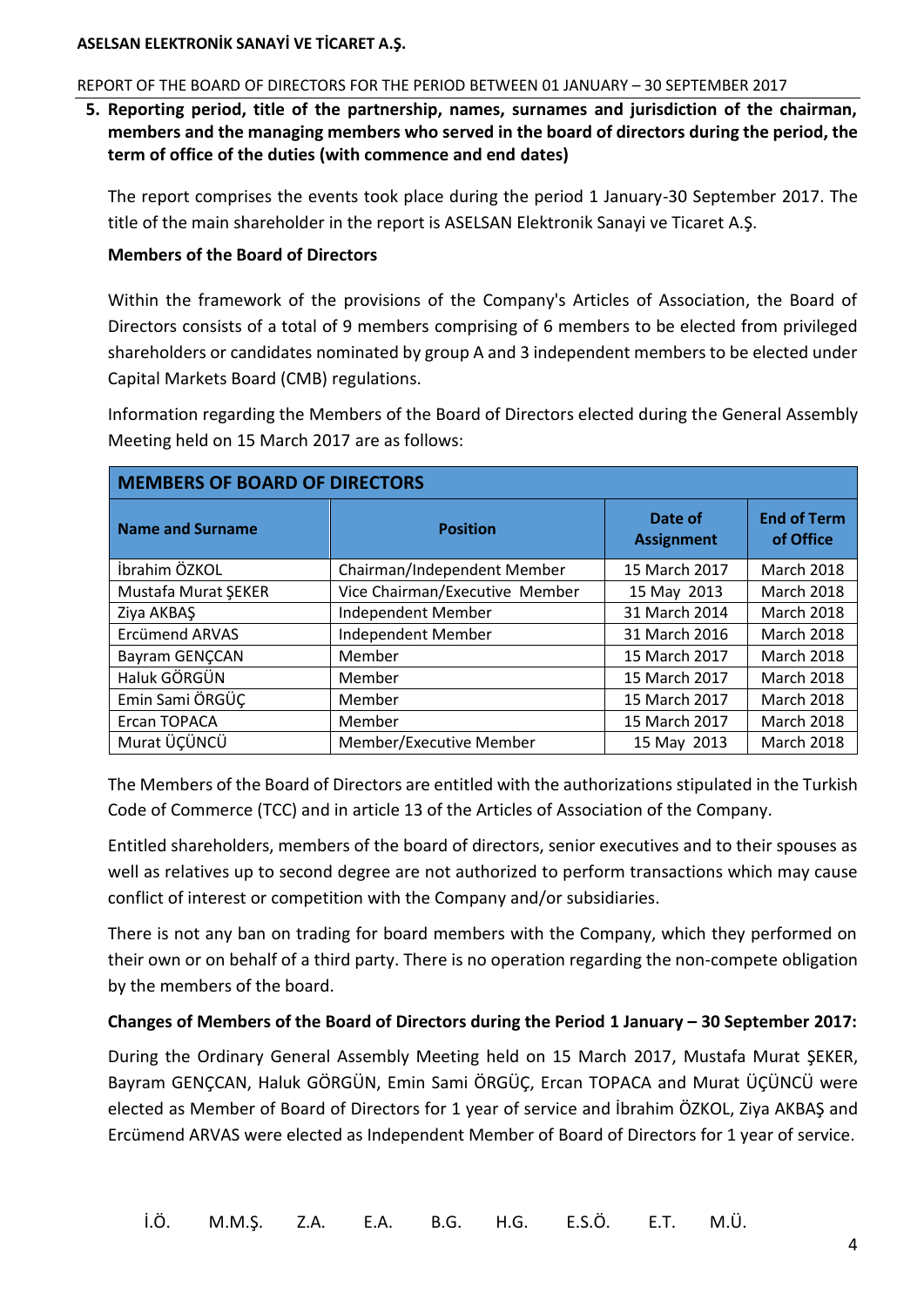#### <span id="page-7-0"></span>REPORT OF THE BOARD OF DIRECTORS FOR THE PERIOD BETWEEN 01 JANUARY – 30 SEPTEMBER 2017

**6. Main factors that affect the performance of the company, significant changes occurred in the environment where company is operating, policies implemented by the company with respect to these changes, investment and dividend policy of the company to strengthen its performance**

The Company carries on its business interests in defense industry as well as in civil industry. According to the latest data, the five countries which have the largest defense industry expenditures during 2016 are the USA, China, Russia, Saudi Arabia, and India. The declining tendency of the resources which the USA has allocated to defense in recent years has left its place to increase in 2016. Concurrently, in Europe and Asia-Oceania, an increase has been observed compared to the previous year and there has been a decrease in Africa. As of 2016 year-end, despite the fact that Turkey's annual defense expenditure has decreased from USD 17,9 Billion to USD 14,8 Billion due to the effect of foreign exchange rates within the last five years, 2% of the GDP is still comprised of defense expenditures. The ratio of defense expenditures over GDP stands steady while the number of Company's projects have increased by the years.

Due to the industry's nature defense projects are spread over years, furthermore a system project lasts approximately 4 to 5 years from its start to its delivery. As of 30 September 2017 long term plans which have been accordingly signed as contracts spread over years amounts to USD 6,4 Billion. The determination of target regions/countries and focusing on these markets for marketing and direct sales as well as engaging in joint productions, transfer of technology to/from international platform producers and strategic initiatives for sales to third countries are concurrent to our sustainable growth objectives. Our structure coincides with our objective to operate in civilian electronic fields which require high technology.

The Company's profit distribution policy is posted on [www.aselsan.com.tr](http://www.aselsan.com.tr/) website under Investor Relations/ Corporate Governance/Policies.

At the Ordinary General Assembly Meeting held in 15 March 2017; from the remaining distributable profit obtained after subtracting taxes and statutory obligation from Company's operating profit in 2015,

• In accordance with Article 519/(1) of the Turkish Commercial Code, TL 26.703.481,27 to be allocated as General Legal Reserves,

 Net distributable profit to the shareholders for the period, calculated in the framework of the profit distribution regulations and decisions of the Capital Markets Board is proposed as:

Gross profit, TL 75.500.000 (Kurus 7,55 per share of TL 1 and 7,55 % on the basis of the capital) (net profit TL 64.175.000 – Kurus 6,4175 per share of TL 1 and 6,4175 % on the basis of the capital) as in the form of cash,

- In accordance with Article 519/(2) of the Turkish Commercial Code, TL 2.550.000 to be allocated as General Legal Reserves,
- It has been decided that the remaining profit is to be allocated as Extraordinary Legal Reserves and distribution of the dividends to the shareholders are decreeded in three equal installments on the dates of 8 June 2017, 14 September 2017 and 14 December 2017.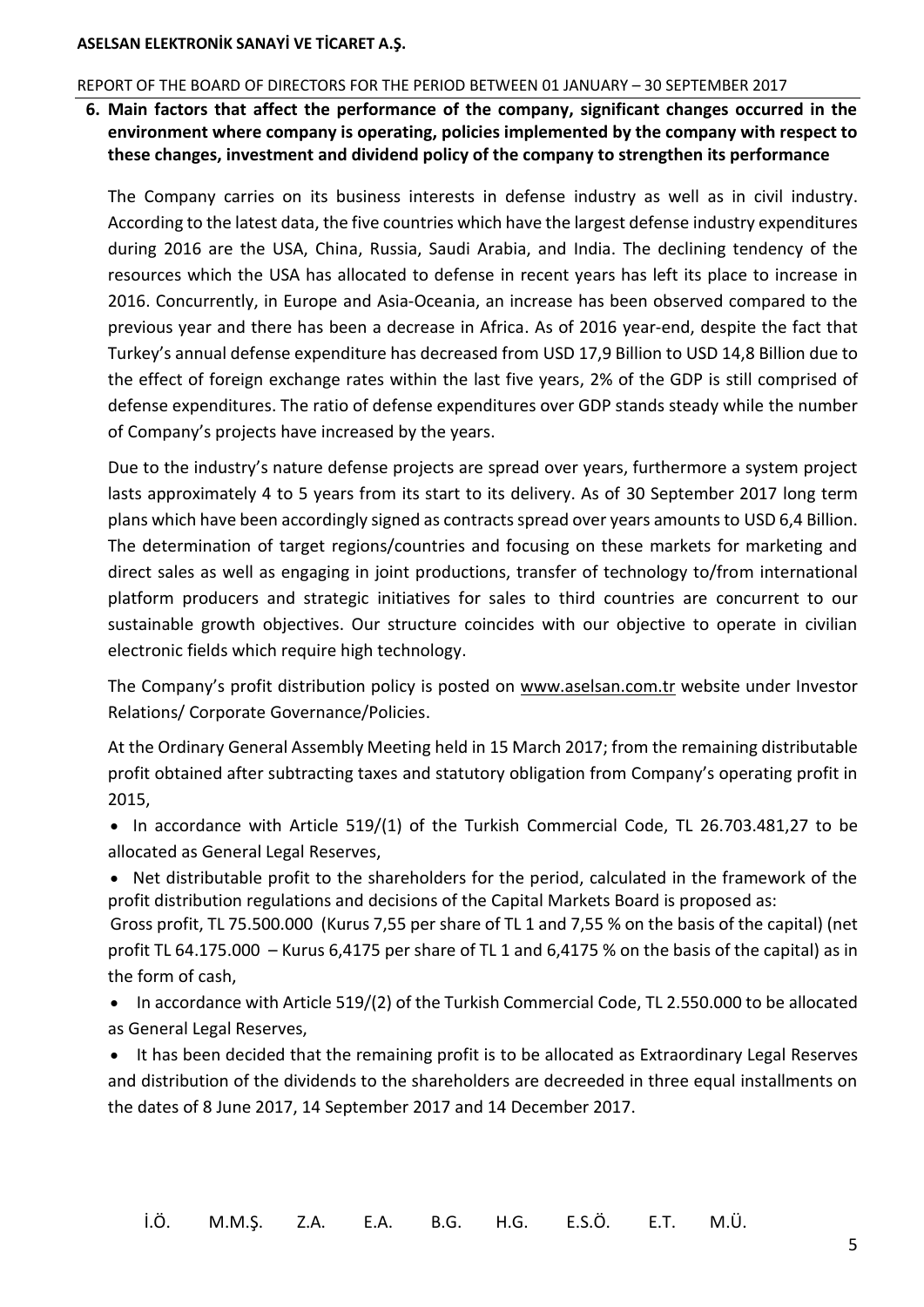#### <span id="page-8-0"></span>REPORT OF THE BOARD OF DIRECTORS FOR THE PERIOD BETWEEN 01 JANUARY – 30 SEPTEMBER 2017

#### **7. Financial resources of the company**

The most substantial financial resources of the Company comprise the advance and interim payments taken within the scope of the contracts signed and profits generated by the main activities.

During 1 January - 30 September 2017 period, the cash requirements were met with the available cash, cash inflows from other operations and use of Türk Eximbank export discounted foreign currency loan due to low cost. Within the scope of the Eximbank Loan Program, during 1 January-30 September 2017 period, "Discounted Foreign Currency Loan" was used as USD 45 Million with 240 days of maturity and "Discounted TL Loan" was used with the following maturities respectively: TL 195,3 Million with 240 days of maturity. As of 30 September 2017, there is a loan balance equivalent to USD 90,1 Million in total which is used from Türk Eximbank.

<span id="page-8-1"></span>Furthermore, loan obtained from Defense Industry Support Fund (DISF) in accordance with Defense Industry Execution Committee's Decision Risk is USD 36,1 Million as of 30 September 2017.

#### **8. Risk management policies of the Company**

The Company's Board of Directors perform in a transparent, accountable, impartial and responsible manner. The Chairman and Vice Chairman are elected among the Board of Directors members furthermore Board of Directors Committee Presidents and committee members are elected as well.

#### **a. Corporate Risk Management**

The Company's Corporate Risk Management Policy; aims to have the appropriate risk reaction against uncertainties threatening the corporate existence of the Company and protect the Company's corporate identity, its employees and the interests of its shareholders and related parties. Risk management has been an integrated part of the corporate management and information generated within the context of risk management process are integrated into decisionmaking mechanisms.

In order to identify the potential risks beforehand and to enable the management of these risks in compliance with the Company's risk-taking approach, an Early Detection and Management of Risk Committee which consists of the members of Board of Directors was established in 2012.

Through Corporate Risk Management practices, "top down" and "bottom up" approaches are applied together and risks that may affect the company's objectives are identified and evaluated along with the risk reactions and precautions to be taken. The reports prepared by the The Management and Early Detection of The Risk Committee are presented to the Board of Directors and the Independent Audit Company.

The risks which have been defined and prioritized in accordance with the opinion and suggestion companywide and in the scope of the operations carried out by the committee are explained below: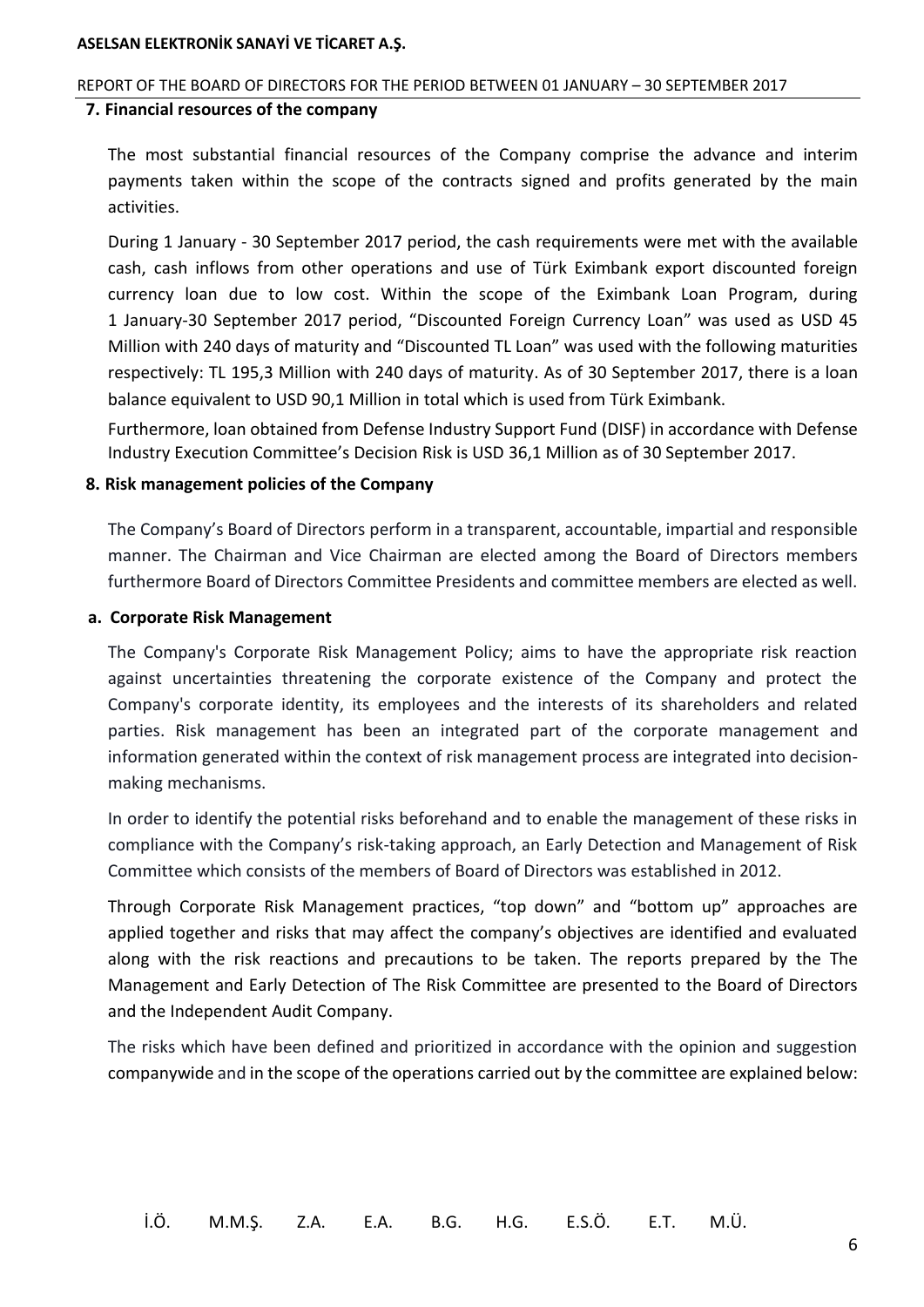#### REPORT OF THE BOARD OF DIRECTORS FOR THE PERIOD BETWEEN 01 JANUARY – 30 SEPTEMBER 2017

#### **Difficulty to Increase the Number and Variety of Customers**

World's leading defense industry companies, who provide the major portion of the defense needs of their country, face with several sectoral risks including lack of customer diversification caused by selling to mainly a single customer. The main client of the Company is the Public Institutions and Organizations, especially the Turkish Armed Forces. This situation is accompanied by the fact that the activities of the Company are generally directed towards the public demands of our country.

It is aimed to reduce this risk by working on increasing the sales abroad and carrying the existing know-how to the civilian sectors.

#### **Insufficiency in the Number of Qualified Subcontractors and Suppliers**

The main contractor companies play an important part in providing deepening to the industry. To build an effective supply chain; the creation of qualified subcontractors/suppliers is highly critical in terms of sector productivity and sustainability. For the Company, which works with a large number of domestic and foreign suppliers and subcontractors, it is of utmost importance to ensure material quality and supply continuity.

Having a strong subsidiary infrastructure is among the elements that will support The Company's business continuity, steady growth and global competitiveness. In order to reduce the risk arising from the failure of suppliers and subcontractors to achieve the required technical competence, expertise and performance, the Company is making great efforts to develop the subsidiary industry infrastructure and companies.

#### **Changes In The Global Economy and Defense Spending**

Global economic variations have significant impacts on the economic activities of the countries and cause changes in projected defense budgets. This situation may bring along the risks of the demands of domestic and foreign customers lower from the expected level and also may affect the operational and functional indicators.

The current and potential economic developments, the countries which the Company have either collaborated or/and exported, and the effect of these matters on the company have been followed and the projection regarding global development have been planned. Financial precautions and strategies that will minimize the negative effects of current and possible economic developments are evaluated and implemented on constant basis.

#### **b. Financial Risk Management**

The financial risk in the financial risk management model of the Company have been identified as foreign exchange risk, interest risk, liquidity risk, credit risk and capital risk.

Within the scope of the financial risk management, exchange risk, interest risk, liquidity risk, credit risk and capital risk which can possibly affect the assets and liabilities of the Company are defined, measured, managed and reported. Therefore, the adverse effects of the changes in financial markets on the Company's financial performance are minimized. Financial derivatives are also utilized to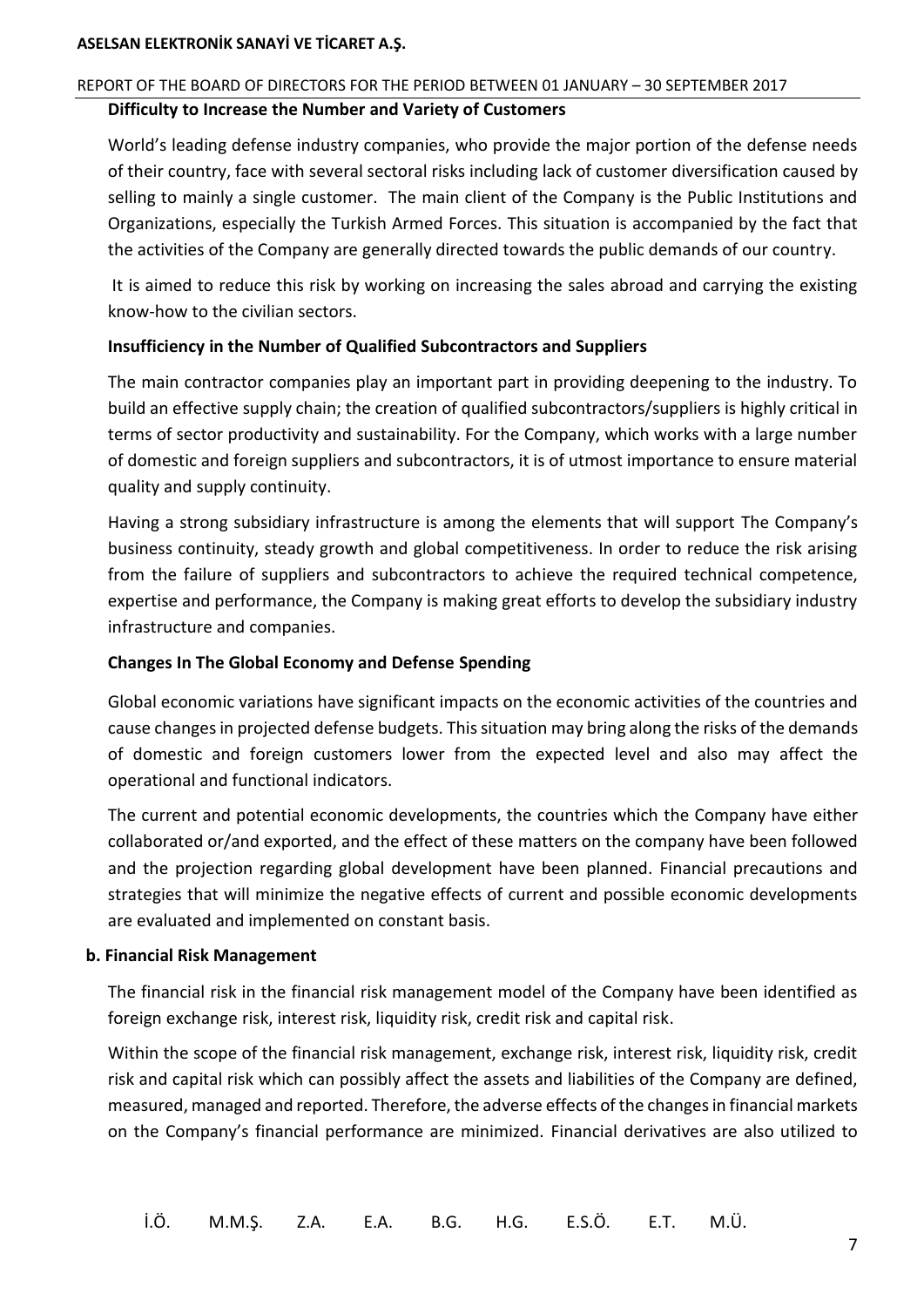#### REPORT OF THE BOARD OF DIRECTORS FOR THE PERIOD BETWEEN 01 JANUARY – 30 SEPTEMBER 2017

minimize the risks. Moreover, financial risk management techniques have put to use in order to protect the return on the project from the effects ofthe inconsistency of cash inflows and outflows on the basis of currency which was formed within the projects and the deviation of the planned cash flow dates.

The Company's subsidiaries and affiliates utilize financial risk management within the scope of their own management policies.

### **i. Foreign Exchange Risk and Management Policy**

The main principle of the foreign exchange management is to minimize the impact of the foreign exchange fluctuations by preventing foreign exchange short or long positions.

To define foreign exchange risks with taking the periodical foreign exchange position into consideration; loss and profits which would arise from upwards or downwards changes are calculated and the possible impacts of the foreign exchange risk incurred are measured. In this context, the possible changes in foreign currency-sensitive assets and liabilities for prospective interim financial periods are considered and the foreign currency position is estimated.

The currency of the contracts signed between the company and its clients are mainly currencies other than the functional currency which is Turkish Lira. Advances can be made in different periods of the contracts so that the work can be carried out during the contracts, and the advances received can be in currencies other than the functional currency. All order advances taken and given apart from the functional currency are not subject to valuation according to the TAS 21 "The Effects of Changes in Foreign Exchange Rates Standard".

Due to the nature of the contracts, it is inevitable that there will be no change in the currencies during the term of the contract. As a result of the exchange rate fluctuations; there could be profits/losses from delivery, advance offsetting or collection within the scope of a foreign exchange rate based contract.

Methods which are used to manage the exchange rate risk are on-balance sheet (structural) methods. On-balance sheet (structural) methods are utilized in order to manage the exchange rate risk. In order to keep foreign currency position at desired levels and to ensure currency conformity, applications such as the use of fixed rate TL denominated credit instead of foreign currency denomination, the determination of the contract currency according to the weighted currency of the contract and the signing of the contract in terms of the main contract currency with subcontractors within the scope of contracts.

All public administrations subject to Public Financial Management and Control Law dated 10 December 2003 and numbered 5018 and their revolving fund institutions, dated 8 June 1984 and numbered 233 on State Economic Enterprises State-owned enterprises and subsidiaries subject to Decree Law are subject to special legislation in the privatization program within the scope of Law No. 4046 on Customization Practices dated 24 November 1994, and more than half of the capital of the public sector owned enterprises, Saving Deposits Insurance Fund and special laws having a direct or indirect public share ("CBRT") announced on 2 January 2017 that the liability of the borrower for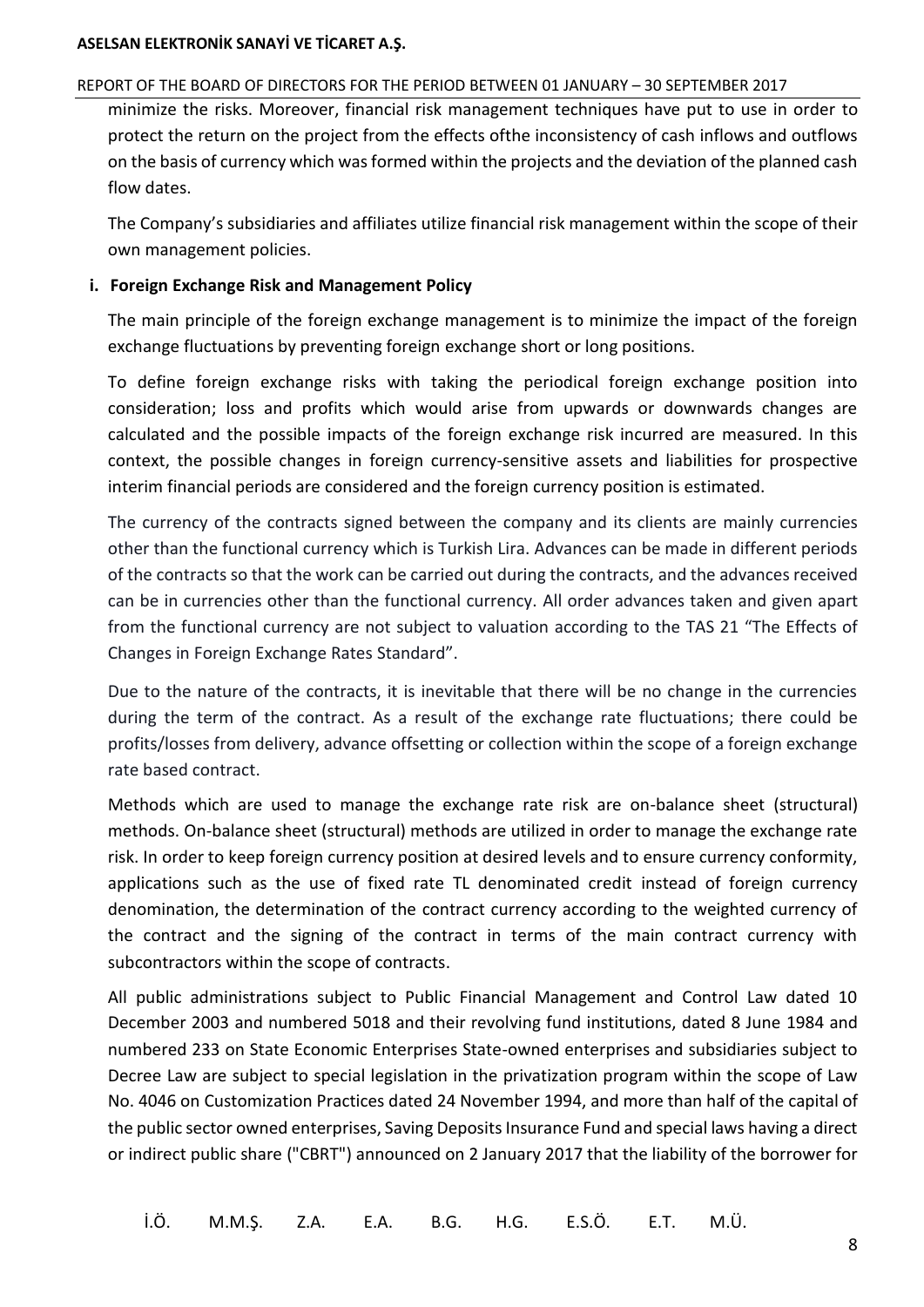#### REPORT OF THE BOARD OF DIRECTORS FOR THE PERIOD BETWEEN 01 JANUARY – 30 SEPTEMBER 2017

domestic currency payment obligations, irrespective of the nature of the liability, until 31 December 2017, as Turkish Lira. The transactions and results within the scope of this article are not related to the budget revenues and expenditures accounts. "With this announcement published by the CBRT on 17 February 2017, Eximbank rediscount foreign currency loan repayments up to 31 May 2017 were made in TL. In addition, the repayment of loans granted by the Defense Industry Support Fund (SSDF) by the decision of the Defense Industry Executive Committee possibly be made in TL until 31 December 2017. Eximbank foreign currency denominated in USD and SSDF loans are repaid in Turkish Lira at the rate of 3,5338 USD/TL until 31 December 2017.

### **ii. Interest Risk and Management Policy**

In determining the interest risk, the difference between the interest rate sensitive assets and liabilities is analyzed and calculated in a certain condition. In the scope of fund management, sensitivity analysis is performed when the interest risk of interest sensitive assets in the portfolio is measured.

As of 30 September 2017, the sum of SSDF loans is USD 36,1 million. It is estimated that the interest rate does not constitute a risk due to the fact that the loans have fixed interest rates.

As of 30 September 2017, the loan balance of USD 90,1 million, of which USD 45 million and TL 160,3 million are used from Türk Eximbank. The interest rate of the loans is fixed for 240 days. Since the Company does not use floating rate loans, it is evaluated that interest rate is low.

#### **iii. Liquidity Risk and Management Policy**

Liquidity Risk comprises the risks when the matured liabilities cannot be fulfilled, when the increase in assets cannot be funded and the risks which arise due to the transaction realized in non-liquid markets.

Liquidity risk is managed by considering short term liabilities, assets with high liquidity, anticipated cash flows and balance sheet maturity ladder. Through this scope, sufficient level of cash and assets which may be convertible to cash is maintained, attention is paid that the Company finances its activities without using any loans and the resources of funding are varied by keeping the commercial bank credit limits ready for any cash requirement. As of 30 September 2017, 36% of the short-term and long-term liabilities comprise of advance payments received therefore as there is no discrepancy in maturity dates, therefore liquidity risk is considered to be low.

#### **iv. Credit Risk and Management Policy**

The substantial part of the Company's current credit balance comprises of the performance guarantees and advance payment guarantees (letter of guarantees) granted to the customers in the scope of the contracts and which are showed off-balance sheet. Within this scope, in the context of the management of the credit limits in the bank, periodically risk counterparts are followed and transactions are carried out in order to deduct the letters of guarantees for the completed contracts without delay.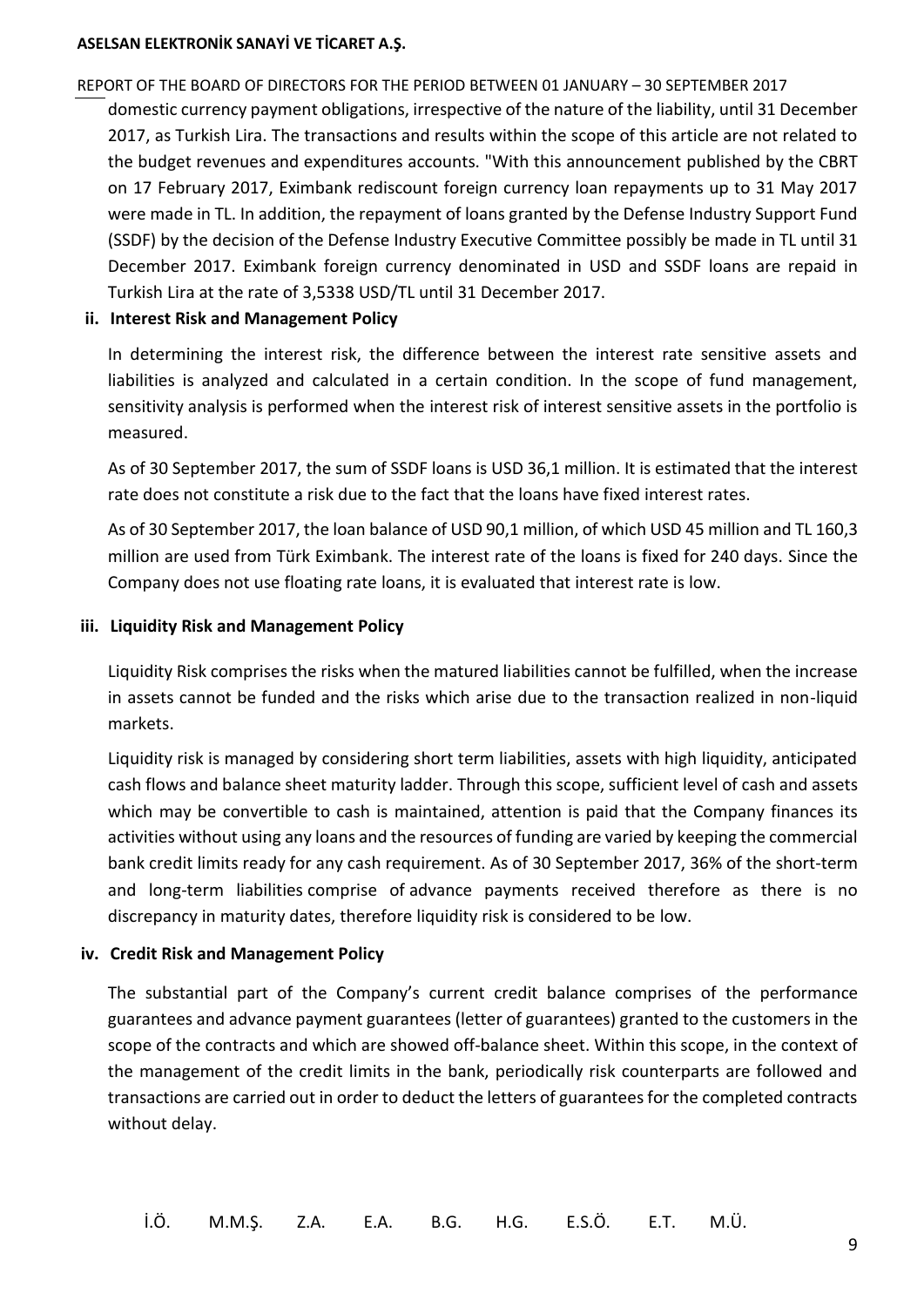#### REPORT OF THE BOARD OF DIRECTORS FOR THE PERIOD BETWEEN 01 JANUARY – 30 SEPTEMBER 2017

#### **v. Capital Risk Management**

<span id="page-12-0"></span>Through the capital management of the Company, enabling a debt-equity balance that would minimize the financial risks and costs is taken care of. The objective of the Company is to guarantee a consistent growth by the means of the funds gained through its activities while providing its shareholders a regular dividend income.

**9. Other issues not included in the financial statements but which would be beneficial to the users**

 As of 30 September 2017, the Company has a backlog of USD 6,4 Billion and these orders include the period until 2025.

<span id="page-12-1"></span> No Extraordinary General Assembly was held during the period between 1 January - 30 September 2017.

**10. Significant events between 1 January – 30 September 2017 fiscal period and the Board of Directors Meeting date when the corresponding financial statements shall be negotiated**

<span id="page-12-2"></span>The amount of contracts signed after the balance-sheet date by the Group is approximately USD 214 Million.

**11. Expectations for the progress of the company, significant developments with respect to company activities and financial position, to observe whether past period targets were achieved or not, whether the general assembly resolutions were fulfilled, and in the event the targets were not achieved and the resolutions were not fulfilled, information regarding the reasons and explanations**

The forecasts under the normal conditions regarding the Group's consolidated financial results for the 2017 year are presented below;

| <b>Financial Targets 2017</b>                                                                         | <b>Ratio/ Amount</b>  |
|-------------------------------------------------------------------------------------------------------|-----------------------|
| Consolidated income growth (TL)                                                                       | $\geq 25\%$           |
| EBITDA (Consolidated and adjusted without foreign exchange rate<br>differences)                       | 18-20 %               |
| Consolidated investment (property, plant and equipment) expenditure                                   | $\sim$ TL 500 Million |
| Ratio of the consolidated R&D expenses financed by the Company resources<br>to the consolidated sales | 7% Level              |

These expectations are based on the yearly average of USD/TL parity to be 3,45 and EURO/TL parity to be 3,79.

The Company, which has been in the most prestigious list since 2006, "Defense News Top 100", published by "Defense News" magazine, aims to increase its ranking in the list in following years. In 2017, the Company raised its ranking to  $57<sup>th</sup>$  in the list with a USD 1.243 Million defense sales.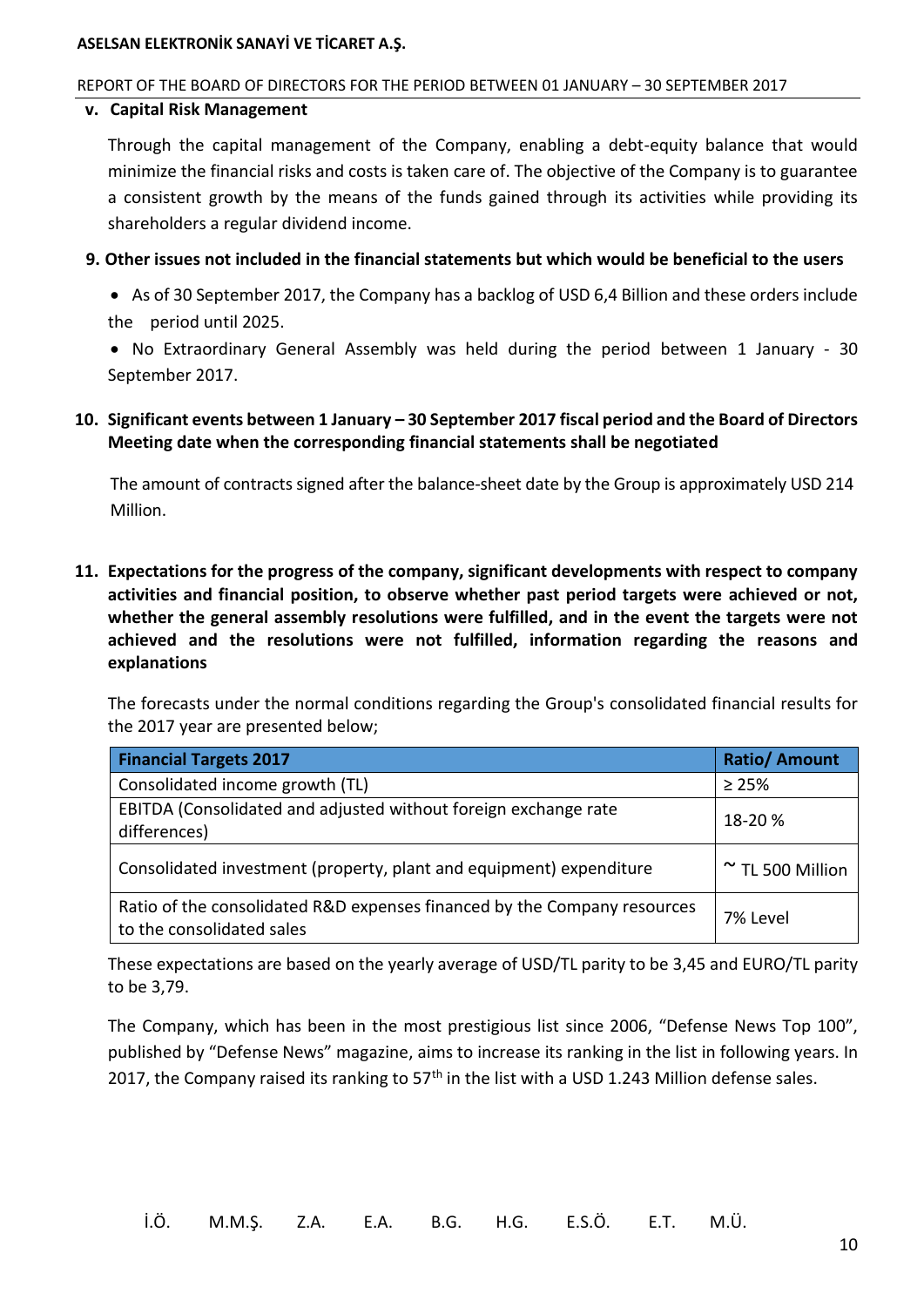# REPORT OF THE BOARD OF DIRECTORS FOR THE PERIOD BETWEEN 01 JANUARY – 30 SEPTEMBER 2017

In order to achieve the sustainable growth:

 The registration of SADEC LLC was completed on December 2016 as part of our efforts to establish a joint venture with TAQNIA DST in Saudi Arabia. The capital of the company is SAR 22.500.000(USD 6 Million) and the share of the Company in the partnership is 50%. SADEC LLC's main field of activity is going to be the production and sales of radar, electronic warfare and electrooptical systems. It is planned that the necessary infrastructure and production facility investments of the Company will be completed within two years.

 The company titled "ASELSAN Malaysia Sdn. Bhd." was established in order to operate in the field of remote controlled weapon systems, of which ASELSAN owns 100%. The company's capital is MYR 100, and the establishment has been registered on 19 July 2017. According to the new business and project potentials in Malaysia, the company is planned to grow and establish local partnerships.

 The quality and technological perspectives of the cooperation formed with the universities have been increased.

 ASELSAN employees are provided with the opportunity to study in the work environment with the initiation of ASELSAN Academy Postgraduate Training Program. The program serves the purpose of having the necessary technologies and developing existing technologies.

- The efforts to form an eco-system with the sub-industry companies and SME's have continued.
- <span id="page-13-0"></span>Company is continuing its operations in civil electronic areas which reguires high technology.
- Inorganic expansion will be also evaluated as well as organic expansion.

#### <span id="page-13-1"></span>**12. Compliance Report on Corporate Governance Principles**

The report will be provided with Annex-1 of the year end BOD Report.

#### **13. Research and Development Activities Performed**

The Group, as a leading defense industry establishment, develops advanced technology system solutions on land, air, naval and aerospace platforms, places great importance to Research and Development activities and technological gains since it was founded. Besides, it aims to spend approximately 7% of the annual turnover to its Research and Development activities financed with its own resources.

By following up on all kinds of technological developments pertaining to land, air, naval and aerospace platform product/system technologies, the Company not only applies technology but also designs, develops and produces product/system technologies in order to share or sell with/to national and international collaborations.

Projects are striving at maximum level in order to benefit from the technological opportunities existing in the country aiming to increase the national contribution share. For this purpose, cooperation is made with universities and various R&D organizations and importance is given to the use of local suppliers and subcontractors.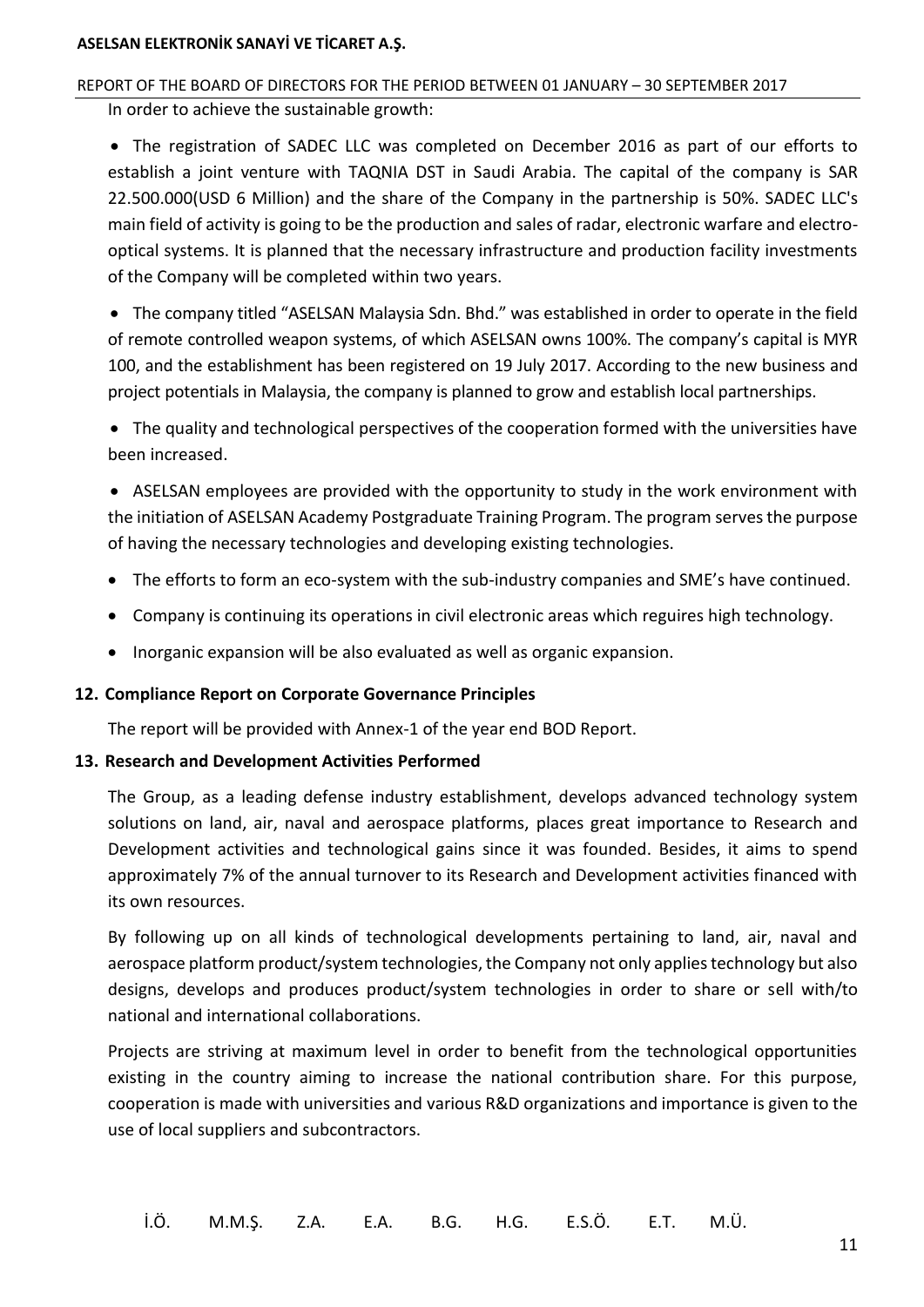#### REPORT OF THE BOARD OF DIRECTORS FOR THE PERIOD BETWEEN 01 JANUARY – 30 SEPTEMBER 2017

As for the projects carried out within the Group, the Research and Development incentive in compliance with the provisions of the Law on Corporate Tax numbered 5520 and Research and Development center application pursuant to the Law regarding the support of Research and Development activities numbered 5746 are being implemented together. As for non-public R&D projects, the approval of TEYDEB (Technology and Innovation Support Programs Directorate) and ARDEB (Research Support Programs Presidency) is received and are supported by the institutions. Within the Company, there are 6 Research and Development centers within the scope of Defense System Technologies (SST), Radar Electronic Warfare and Intelligence Systems (REHİS), Microelectronics, Guidance and Electro-optics (MGEO), Communication and Information Technologies (HBT), Transportation, Security, Energy & Automation Systems (UGES) Vice Presidencies as well as ASELSAN Research Center of Vice Presidency of Technology and Strategy Management. Currently, 2.939 staff are employed at the Group's Research and Development centers.



The Group also carry on its activities in Teknokent facility within Middle East Technical University, İstanbul Technology Development Area Teknopark and İTÜ Arı Teknopark within the scope of the Law numbered 4691 on Technology Development Regions. Group employed 297 staff within this region.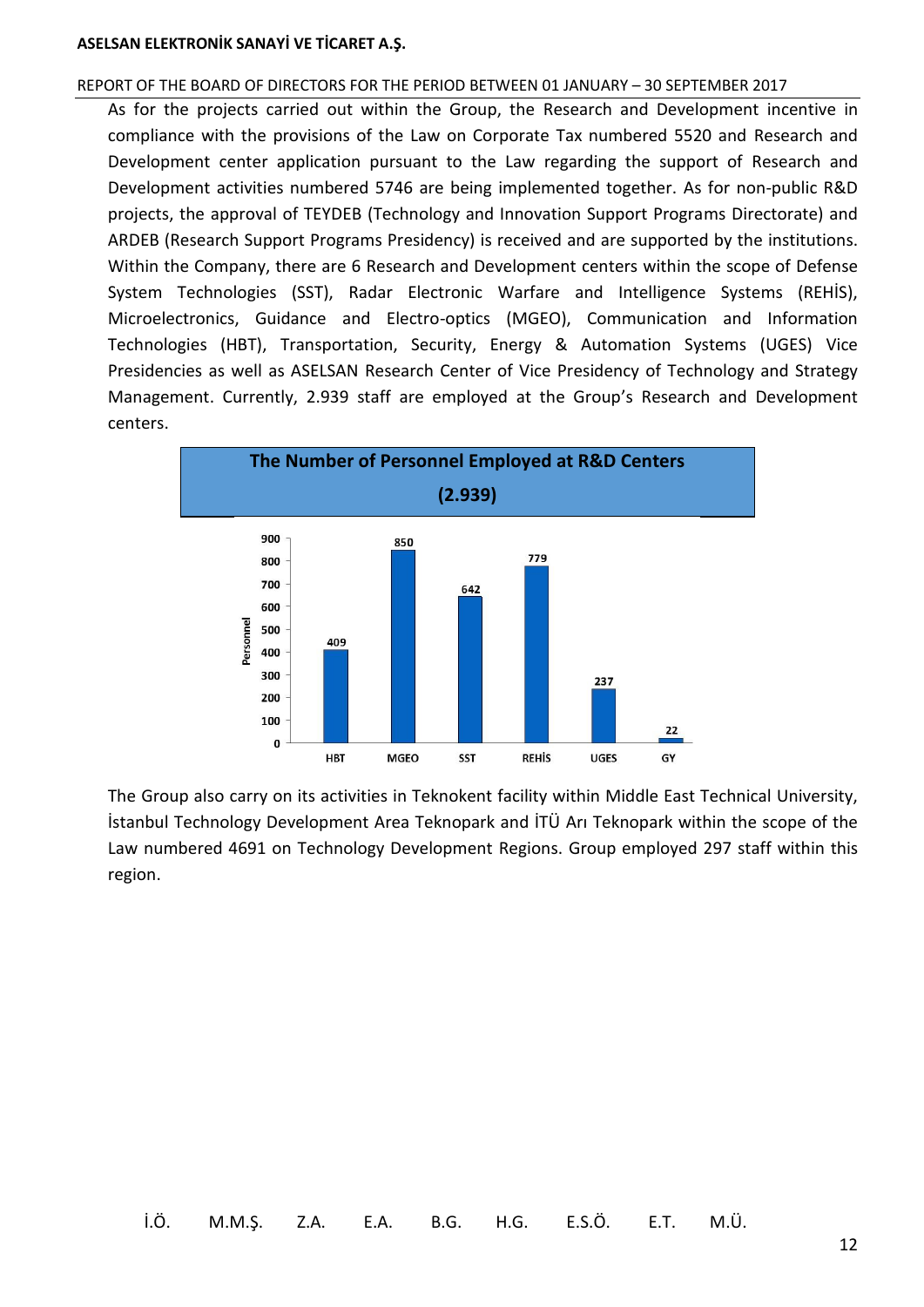REPORT OF THE BOARD OF DIRECTORS FOR THE PERIOD BETWEEN 01 JANUARY – 30 SEPTEMBER 2017



#### <span id="page-15-1"></span><span id="page-15-0"></span>**14. Amendments to the Articles of Association during the period along with the reasons**

There has not been such an event within the period.

#### <span id="page-15-2"></span>**15. The kinds of issued capital market instruments and their amounts, if any**

There has not been such an event within the period.

#### **16. The industry that the Company operates in and its position within the sector**

The Company is a leading defense industry establishment developing advanced technology system solutions within land, air, naval and aerospace platforms.

The Company, being an establishment of TSKGV, stands in a position of a technology center within the fields of design, development, manufacturing, system integration, modernization and after sales services of military and civil communication systems, avionics systems, electronic warfare and intelligence systems, radar systems, command and control systems, naval warfare systems, security systems, transportation systems, energy systems, traffic and automation systems electro-optic systems and products.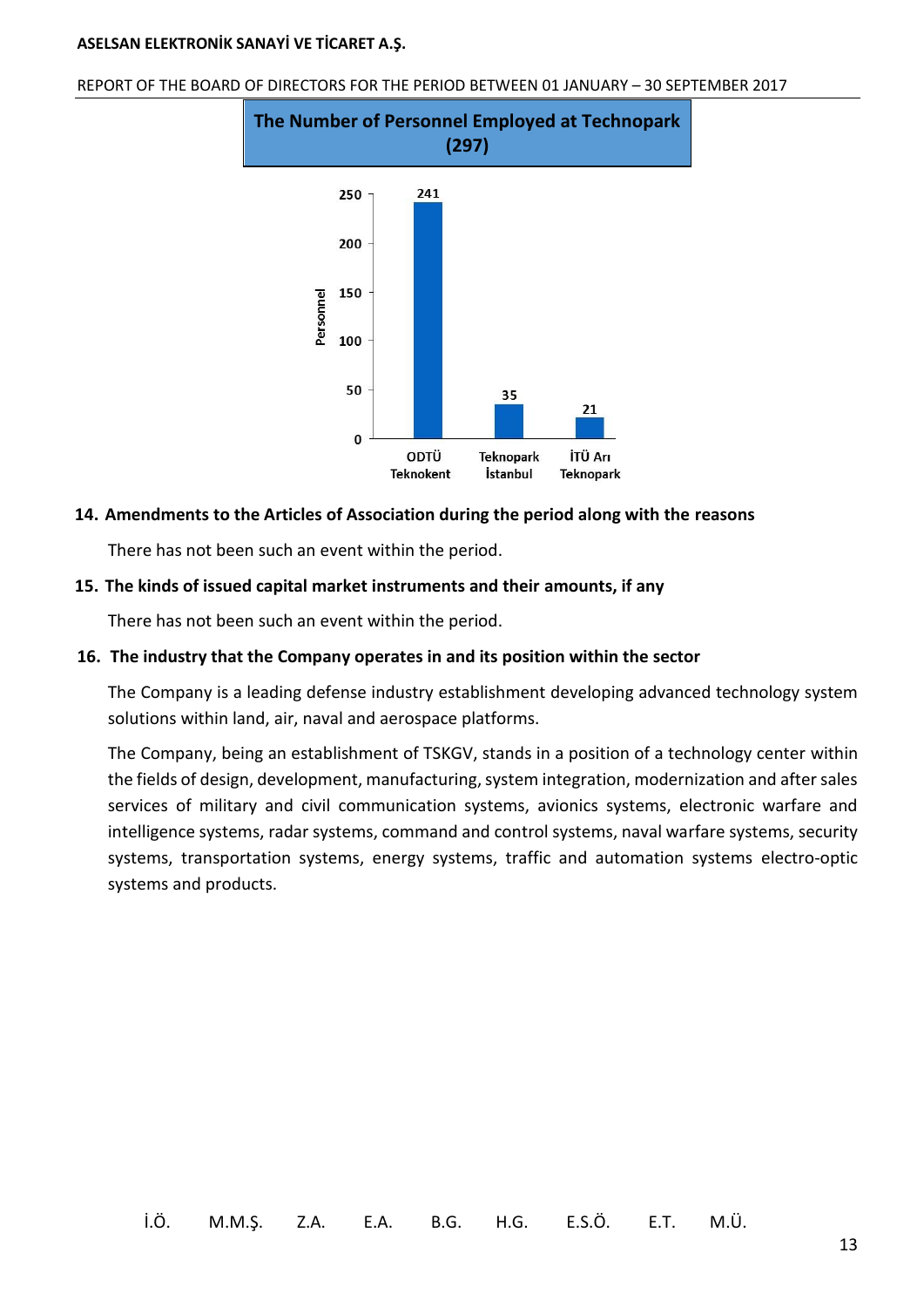#### REPORT OF THE BOARD OF DIRECTORS FOR THE PERIOD BETWEEN 01 JANUARY – 30 SEPTEMBER 2017

Ranking of Company's international, country-wide, sectorial rating systems is showed at table below:

|                                                            |                                                                                                                                 |                                       | <b>Ranking</b> |              |
|------------------------------------------------------------|---------------------------------------------------------------------------------------------------------------------------------|---------------------------------------|----------------|--------------|
| <b>Corporation</b><br><b>Research/Study</b>                |                                                                                                                                 | <b>Related</b><br>Period <sup>1</sup> | <b>Current</b> | <b>Prior</b> |
| <b>International Ranking</b>                               |                                                                                                                                 |                                       |                |              |
| Defense News Dergisi                                       | Defense News Top 100                                                                                                            | 2017                                  | 57             | 58           |
| <b>SIPRI</b>                                               | SIPRI Top 100                                                                                                                   | 2016                                  | 69             | 74           |
| <b>European Commission</b>                                 | World R&D Expense Top 2500 Company                                                                                              | 2016                                  | 1.228          | 1.178        |
| <b>Mentor Graphics</b>                                     | PCB Technology Leadership Awards (TLA)-2015 - Printed<br>Wiring Board Technology The category of Defence,<br>Aviation and Space |                                       | 2              |              |
| <b>National Ranking</b>                                    |                                                                                                                                 |                                       |                |              |
| <b>Istanbul Chamber of</b>                                 | ICI 500 Top Industry Companies                                                                                                  | 2017                                  | 20             | 23           |
| Industry                                                   | ICI 500 - Private Companies                                                                                                     | 2017                                  | 19             | 21           |
| Fortune Magazine                                           | The Top 500 Companies                                                                                                           | 2017                                  | 41             | 54           |
| Capital Magazine                                           | The Top 500 Private Companies                                                                                                   | 2017                                  | 50             | 65           |
| <b>BIST (Borsa Istanbul)</b>                               | Sustainability Index                                                                                                            | 2017                                  | No Ranking     |              |
| BIST (Borsa Istanbul)                                      | Corporate Management Index                                                                                                      | 2017                                  | No Ranking     |              |
| <b>BIST (Borsa Istanbul)</b>                               | BIST Top 30 Index                                                                                                               | 2017                                  | No Ranking     |              |
| BIST (Borsa Istanbul)                                      | <b>BIST Top 30 Market Value Sequence</b>                                                                                        | 2017                                  | 8              | 10           |
| TEA (Turkey Exporters'<br>Assembly)                        | Top 1000 Exporters                                                                                                              | 2017                                  | 108            | 101          |
| Turkish Time Journey                                       | Study of Research and Development Top 100                                                                                       | 2017                                  | 1              | $\mathbf{1}$ |
| Deloitte<br>Technology Fast 50 / Big Star Category<br>2016 |                                                                                                                                 |                                       | 1              |              |
| <b>Brand Finance</b>                                       | Most Valuable Firms (100 Brands)                                                                                                | 2017                                  | 33             | 46           |
| <b>Bloomberg Businessweek</b>                              | Top 50 Firms (Between Universities)                                                                                             | 2017                                  | 4              | 9            |
| Universum                                                  | Ideal Employers (Engineering and Information<br>Technologies- 100 Companies)                                                    |                                       | 1              | 4            |
| Ministry of Science,<br>Industry and Technology            | Top of the Private Sector R&D Centers / R&D Centers<br>Performance Index / Defence Industry Sector                              | 2016                                  | 1              | 1            |
| CDP (Carbon Disclosure<br>Project)                         | Firms Which Have Well Management of Climate Changes<br>and Highest Greenhouse Gas Emission Performance<br>(Turkey)              | 2016                                  | No Ranking     |              |
| <b>TESID</b>                                               | Innovativeness and Creativeness Awards, Innovative<br>Product Awards Between Big Firms                                          | 2017                                  | No Ranking     |              |

# <span id="page-16-0"></span>**17. Progress in investments and degree of incentive utilization if any**

#### **Progress in Investments**

 $\overline{a}$ 

Directing the Company's resources to profitable, high value added fields, where advanced technology is used, is anticipated in the first place by considering the global tendencies, technological developments and the actual and prospective requirements of all customers, particulary Turkish Armed Forces. The investments within the Company are carried out after detailed consideration of the technological plans, strategic plans and project requirements.

İ.Ö. M.M.Ş. Z.A. E.A. B.G. H.G. E.S.Ö. E.T. M.Ü.

<sup>1</sup> *"Related period" is the year which rankings have been explained.*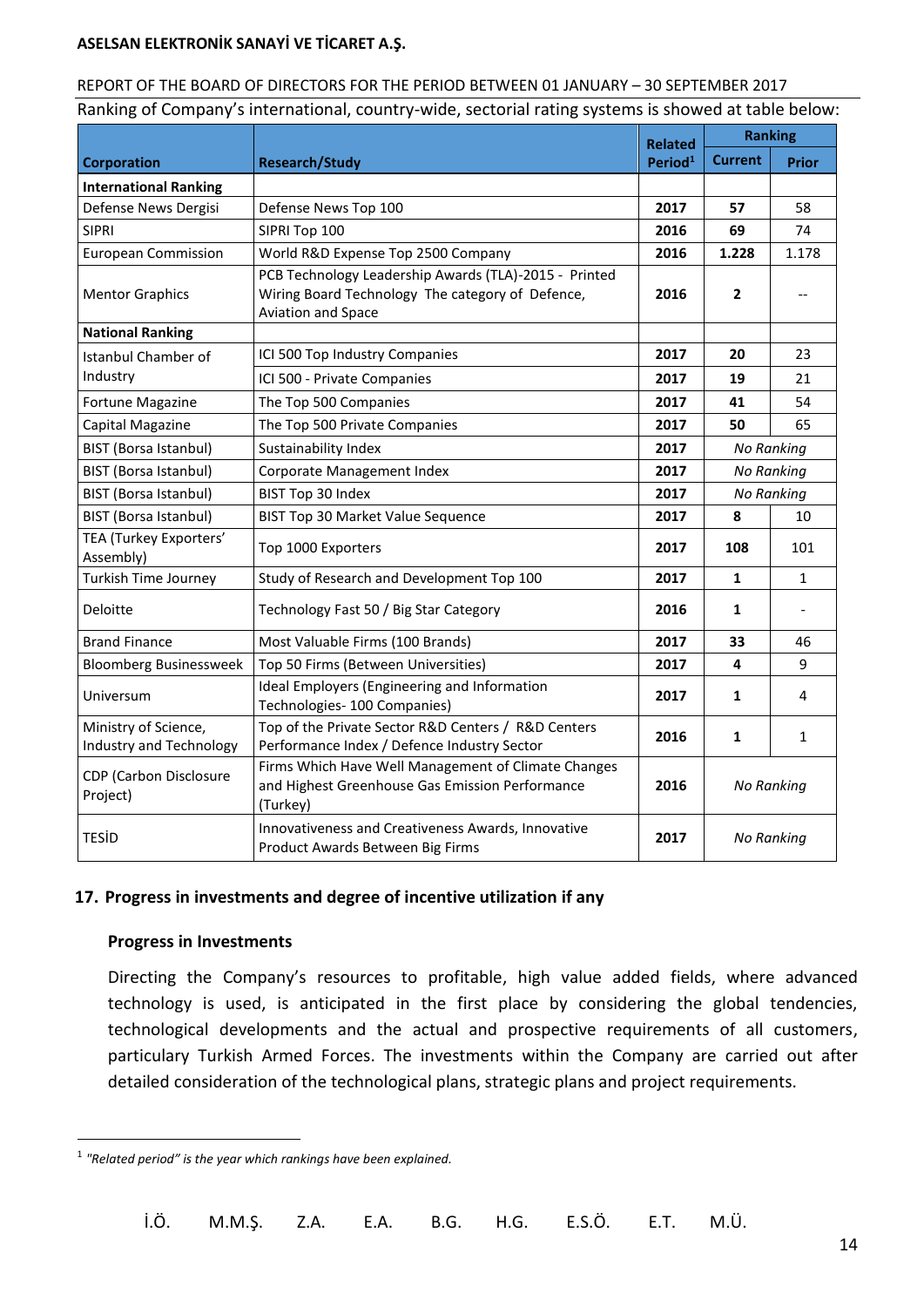#### REPORT OF THE BOARD OF DIRECTORS FOR THE PERIOD BETWEEN 01 JANUARY – 30 SEPTEMBER 2017

During the current period, the investments, which will meet the needs of substructure and equipment in order to be used in research and development project have been sustained in compliance with the investment scheme in accordance with the policy of efficient use of resource.

#### **Incentives that Company has benefitted**

Income tax withholding incentive, insurance premium support, stamp tax exemption and Research and Development incentive are utilized within the scope of the Law numbered 5746. In accordance to the Law regarding the Incentive of Research and Development Activities numbered 6676 published on Official Gazettes numbered 29636 on 26 February 2016 and The Law Regarding the Amendments on Delegated Legislation, the content of the law and incentives has been broadened and additional exceptions has been given. Income tax withholding incentive, insurance premium support and stamp tax exemption is utilized by being calculated over the salaries of the Research and Development personnel and not being paid to the relevant institution and the Research and Development discount is utilized by means of applying a discount on the corporate tax return. Aforesaid law is valid until the date of 31 December 2023.

Within the scope of the Teknokent Law numbered 4691, incentive on withholding income tax, insurance premium support and stamp tax exemption is applied. These are utilized by making calculations on Research and Development and software personnel wages and not being paid to the related institution. The gain obtained with reference to the execution of Technology Development Zones Law numbered 4691 is exempted from the corporate tax of 31 December 2023.

Between the period 1 January-30 September 2017 because of having Research and Development centers,

TL 76.220 Thousand within the scope of income tax withholding incentive, promotion of insurance premium, stamp duty exception; as a result of being active at ODTÜ Teknokent, İstanbul Technology Development Area Technopark and ITU Arı Technopark TL 11.338 Thousand incentives have been used. Within the scope of the Research and Development Law No 5746 and Teknokent Law No 4691,

TL 120.291 Thousand Corporate Tax advantage has been gained as of 1 January-30 September 2017 period.

At periods when Group's Research and Development expenses, which is subject of Research and Development discount, is higher than the principal amount of Research and Development discount which is indicated at corporate tax return, Corporate Tax ratio 20% of distinction amount is evaluated as deferred tax income at financial tables.

The 1501 Industrial Research and Development Projects Support Programme has been established in order to encourage the Research and Development operations of the companies creating added values at company level and to contribute to the enhancement of the Research and Development ability of the Turkish industry by this means. Projects within the scope of 1511-Prioritized fields' research technologies development and innovation programme came into force as of 2013. The support process of the projects have been initiated as of July 2010 by 1509 EUREKA-International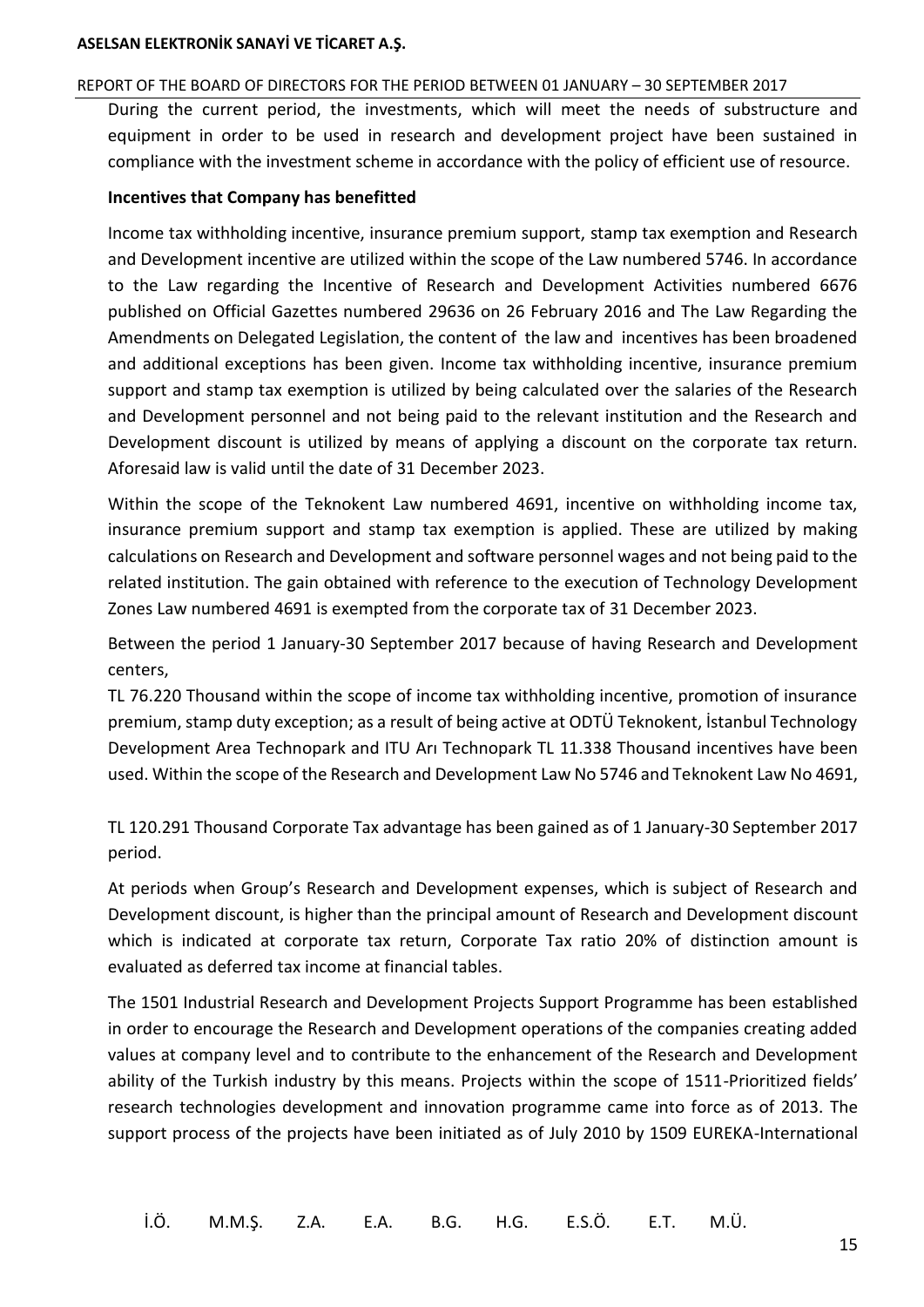#### REPORT OF THE BOARD OF DIRECTORS FOR THE PERIOD BETWEEN 01 JANUARY – 30 SEPTEMBER 2017

Industrial Research and Development Projects Support Program where market oriented projects for developing products and processes to be commercialized in short term are supported the Group have benefited from the incentives. In addition to these, TÜBİTAK 1003 Research Support programs were implemented within the scope of the projects entered into implementation in 2017 and the Company benefited from the incentives. (TL 10.415 Thousand)

Within the scope of SAN-TEZ Research and Development support programme aimed at supporting the postgraduate and/or doctorate thesis works which shall contribute to increasing the competitiveness in international markets by means of commercializing the scientific studies at the universities and institutionalizing the University – Industry cooperation, 4 Projects are ongoing.

The 1007 Public Institutions Research and Development Project Support Program has been formed in order to meet the requirements of the Public Institutions with Research and Development or to support the projects aimed at solving their problems. In scope of this support 8 Research and Development projects are still ongoing.

Within the context of the European Commission 7<sup>th</sup> Cooperation Framework Programs, 6 integration projects were executed. In the "Circulation of the Researchers, Return Grants; Individual Support Private Programme" within the scope of the European Commission 7<sup>th</sup> Cooperation Framework Programmes, 4 projects have gone into effect in the years 2010 and 2011.

Expenses regarding the foreign market research travels realized with respect to the products and the foreign office expenses are used up by the rate and amount of subsidies implemented within the scope of Governmental Grants for Export. (TL 421 Thousand)

Within the Decision Regarding the Governmental Grant in Investments, there are 6 Investment Incentive Certificates taken from the Turkish Republic Prime Ministry Under secretariat for Treasury General Directorate of Incentives and Implementation. With such incentive certificates, VAT exemption and customs tax exclusion are utilized. (TL 24.089 Thousand)

VAT exemption is applied in domestic and foreign purchases and customs tax exemption is used in foreign purchases. (TL 89.058 Thousand)

The sources, amounts and types of the incentives utilized are summarized in the table below collectively.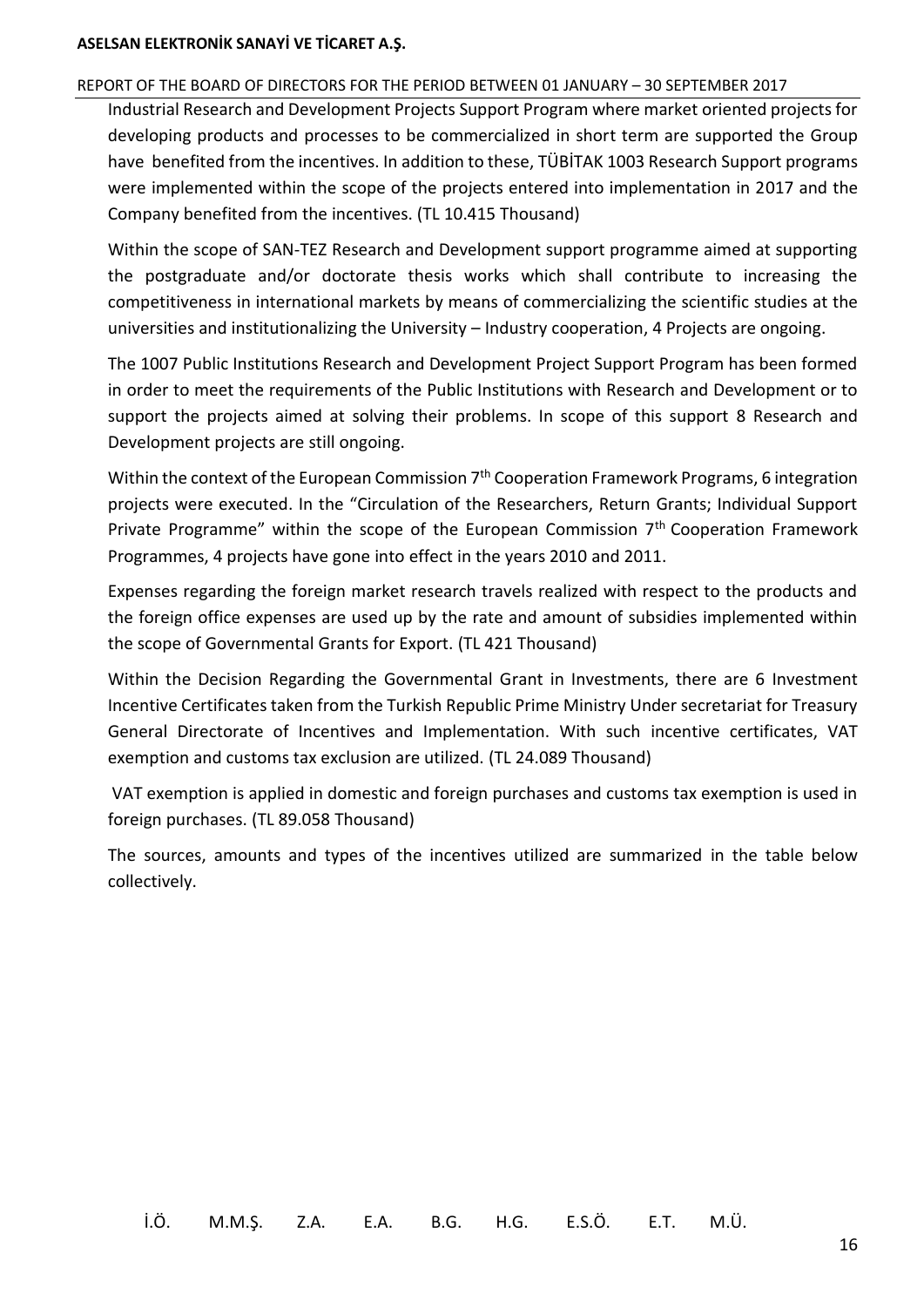| REPORT OF THE BOARD OF DIRECTORS FOR THE PERIOD BETWEEN 01 JANUARY - 30 SEPTEMBER 2017 |  |  |
|----------------------------------------------------------------------------------------|--|--|
|                                                                                        |  |  |

| <b>The Source of Incentives</b>                                                            | <b>Type of Advantage</b>                                | 30 September 2017<br><b>The Amount</b><br>(Thousand TL) |
|--------------------------------------------------------------------------------------------|---------------------------------------------------------|---------------------------------------------------------|
| Research and Development Promotion<br>Law numbered 5746 and Teknopark Law<br>numbered 4691 | Income tax withholding,<br>Insurance Premium, Stamp Tax | 120.291                                                 |
| VAT Law umbered 3065                                                                       | <b>VAT Return</b>                                       | 89.058                                                  |
| Research and Development Promotion<br>Law numbered 5746                                    | Corporate Income Tax                                    | 76.220                                                  |
| Ministry Of Economy<br>Investment Incentive                                                | VAT and Customs Duty<br>Exemptions                      | 24.089                                                  |
| Teknopark Law numbered 4691                                                                | Income tax withholding,<br>Insurance Premium, Stamp Tax | 11.338                                                  |
| Support Programme (TÜBİTAK<br>1501,1511,1509)                                              | <b>Monetary Support</b>                                 | 10.415                                                  |
| Ministiry Of Economy Fair and Market<br><b>Research Incentives</b>                         | <b>Monetary Support</b>                                 | 421                                                     |
| ΤΟΤΑL                                                                                      | 331.832                                                 |                                                         |

# <span id="page-19-0"></span>**18. Explanations including the qualities of the production units of the company along with the capacity utilization rates and their developments, general capacity utilization rate, developments in the manufacturing of the products and services which are subjects to activity, amounts, quality, circulation and the prices compared with the previous period figures**

The capacity utilization for the period 1 January - 30 September 2017 was realized at the level of 101%. Substantial part of the production has occurred as order based production. Research and Development activities are carried out for the products designed to be tailored through customer requirements. There is variation between qualities, quantities and prices between the systems and the products. The production processes have been managed more efficiently upon the usage of Enterprise Resource Planning System (ERPS).

# <span id="page-19-1"></span>**19. The prices, sales revenues, sales conditions of the products and services which are subjects of activity with their improvements within the year, developments in the yield and productivity parameters and the reasons of the substantial changes in these compared to the previous years**

The Company carries out its operations in the basic fields of: "Communication and Information Technologies", "Defense System Technologies", "Radar, Electronic Warfare and Intelligence Systems", "Microelectronics Guidance and Electro-Optics" and "Transportation, Security, Energy and Automation".

According to the relevant sales agreement terms and conditions, the Company's revenue from projects contains order based production, mass production product sales, services, commodities and progress billing sales. Sales terms and conditions are subject to change as for the respective agreements.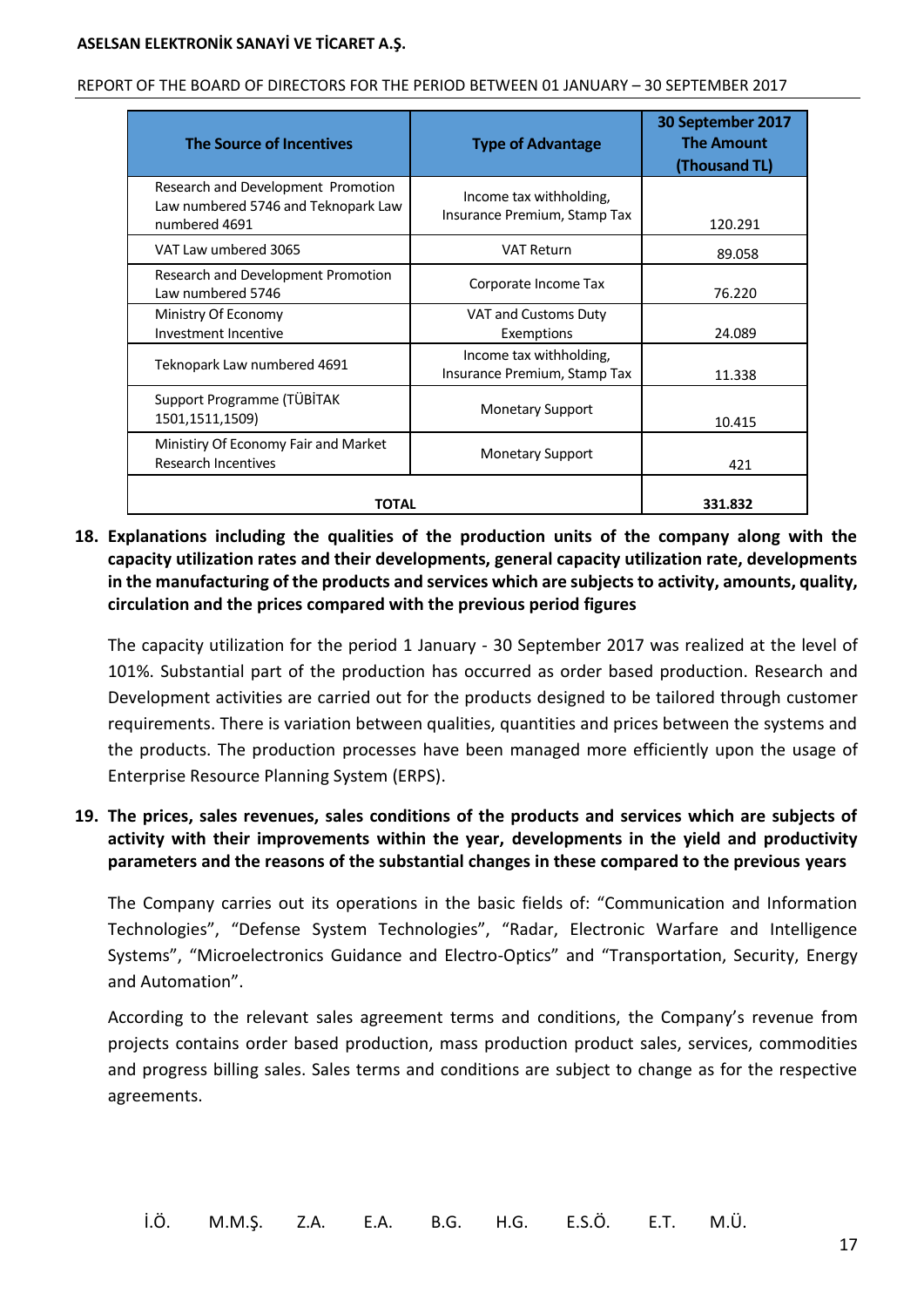#### REPORT OF THE BOARD OF DIRECTORS FOR THE PERIOD BETWEEN 01 JANUARY – 30 SEPTEMBER 2017

As for the consolidated amount of the Group's realized net sales during the period 1 January - 30 September 2017; TL 2.949.637 Thousand of this realized as domestic sales and TL 498.744 Thousand of it realized as foreign sales.



<span id="page-20-0"></span>**20. The basic ratios regarding profitability and liabilities, as calculated on the basis of the financial statements, sales, efficiency, income generation capacity, profitability and liabilities/equity ratios in comparision basis with prior period and information about other matters and future expectations and risks that have been prepared in accordance with Capital Markets Board Communiqué Series: II and No:14.1**

As of 30 September 2017, the Group's financial statements prepared in accordance with the Communiqué Series II, No: 14.1 "Communiqué on Capital Market Financial Reporting Standards" issued by Capital Markets Board, Gross margin is 24%, Operating profit margin (EBIT) is 16%, EBITDA margin is 19% and Net Profit margin is 24%. At the end of the 3<sup>rd</sup> Quarter, Return on Equity (ROE) is 32% and Average Net Working Capital/ Net Sales is 38%.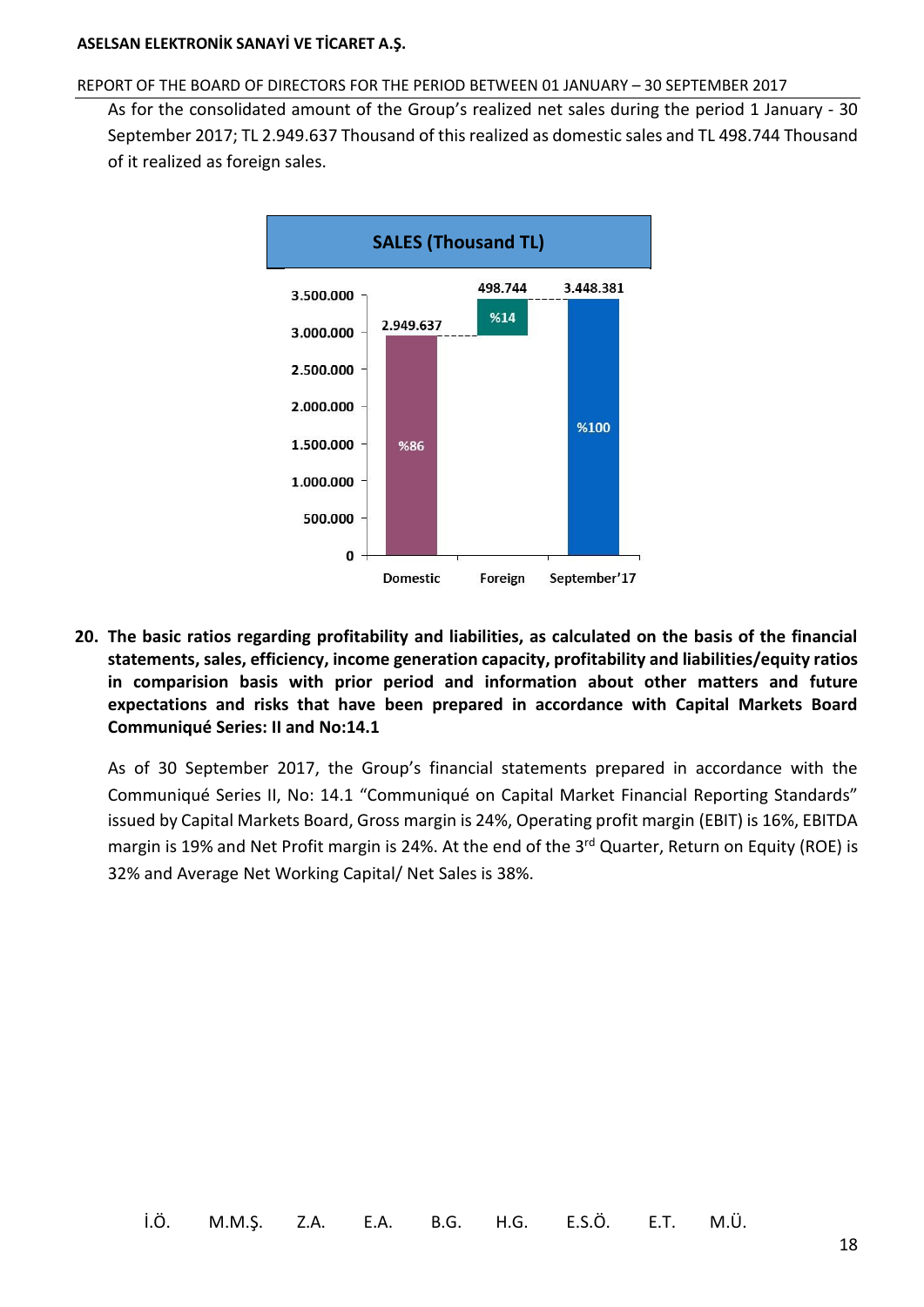| <b>BASIC RATIOS / CONSOLIDATED FINANCIAL STATEMENT</b>       | <b>30 September</b><br>2017 | <b>31 December</b><br>2016 |
|--------------------------------------------------------------|-----------------------------|----------------------------|
| <b>Current Ratio</b>                                         | 1,6                         | 2,3                        |
| Liquidity Ratio                                              | 0,7                         | 1,5                        |
| Short Term Current Liabilities / Total Financial Liabilities | 85%                         | 75%                        |
| Total Financial Liabilities / Total Assets                   | 5%                          | 6%                         |
| <b>BASIC RATIOS / CONSOLIDATED BALANCE SHEET</b>             | <b>30 September</b><br>2017 | 30 June<br>2016            |
| <b>Gross Profit Margin</b>                                   | 24%                         | 25%                        |
| <b>Operating Profit Margin (EBIT)</b>                        | 16%                         | 15%                        |
| <b>EBITDA Margin</b>                                         | 19%                         | 19%                        |
| Net Profit Margin                                            | 24%                         | 18%                        |
| Return On Equity (ROE)                                       | 32%                         | 14%                        |
| Average Net Working Capital / Net Sales                      | 37%                         | 61%                        |
| EBITDA / Average Net Working Capital                         | 52%                         | 35%                        |

#### REPORT OF THE BOARD OF DIRECTORS FOR THE PERIOD BETWEEN 01 JANUARY – 30 SEPTEMBER 2017

<span id="page-21-0"></span>The liabilities of the Group are mainly consist of the short and long term order advances received.

### **21. Measures planned to be taken to improve the financial structure of the company**

As for the annual budgets and implementations for the period 2017-2019, the Group has adopted the principles as the basis to take care of savings in all kinds of expenditures, to follow up the advances and receivables closely, to pay attention to the proportion of the term and currency in purchasing and sales agreements and the risk status of the domestic/foreign suppliers and subcontractors.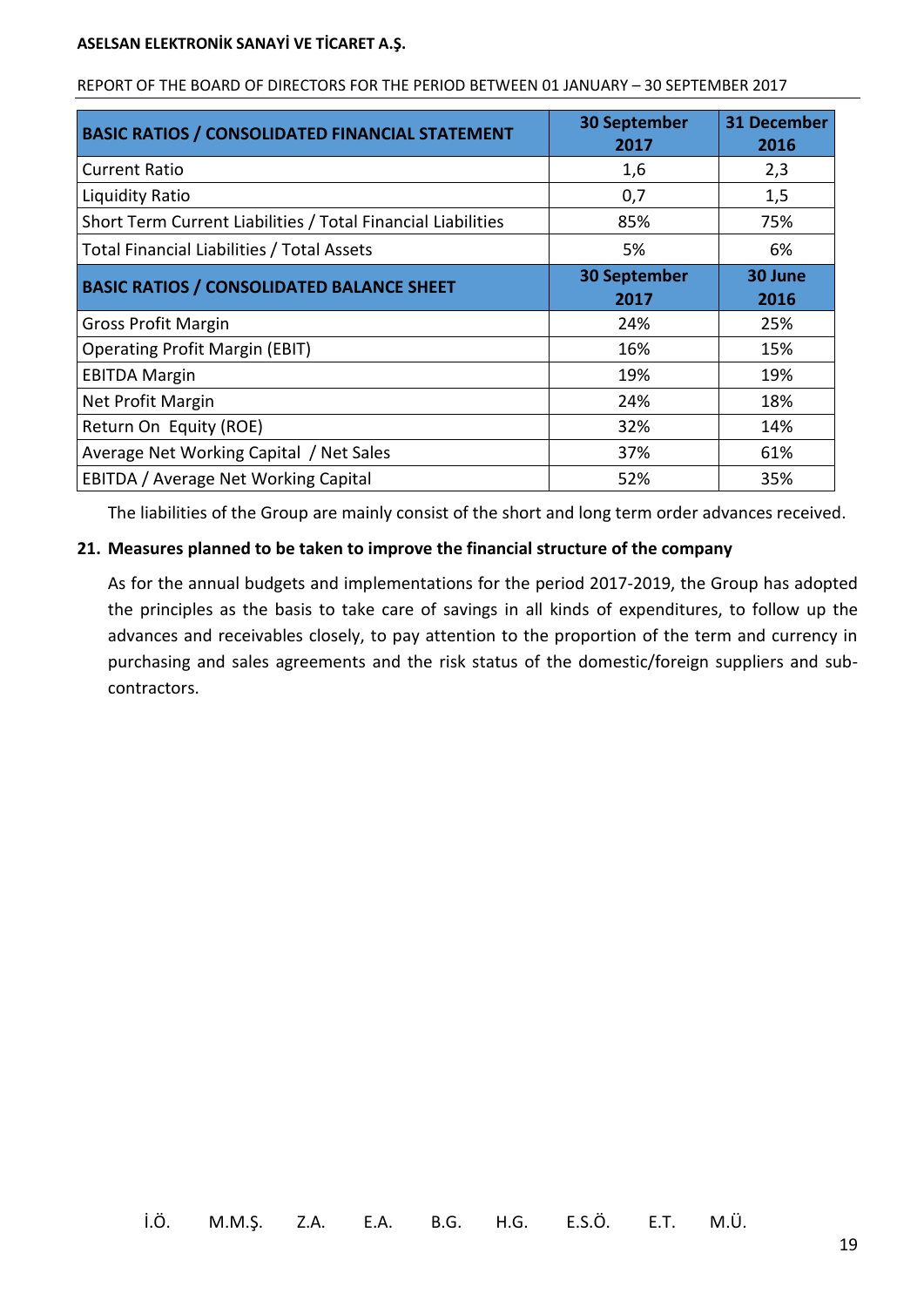#### <span id="page-22-0"></span>REPORT OF THE BOARD OF DIRECTORS FOR THE PERIOD BETWEEN 01 JANUARY – 30 SEPTEMBER 2017

**22. Changes in the top management within the period and the names and surnames of whose are on duty**

Changes in the top management within the period 1 January - 30 September 2017 and information regarding the ones on duty are given in the below table:

|              | <b>LIST OF UPPER MANAGEMENT IN SERVICE</b> |                                                                                              |                  |  |  |
|--------------|--------------------------------------------|----------------------------------------------------------------------------------------------|------------------|--|--|
| <b>No</b>    | <b>Name Surname</b>                        | <b>Date of Appointment</b>                                                                   |                  |  |  |
| $\mathbf{1}$ | İbrahim ÖZKOL                              | Chairman/Independent Member of the Board of Directors                                        | 15 March 2017    |  |  |
| 2            | Mustafa Murat ŞEKER                        | Vice Chairman/Executive Member of the Board of Directors                                     | 15 May 2013      |  |  |
| 3            | Ziya AKBAŞ                                 | Independent Member of the Board of Directors                                                 | 31 March 2014    |  |  |
| 4            | <b>Ercümend ARVAS</b>                      | Independent Member of the Board of Directors                                                 | 31 March 2016    |  |  |
| 5            | Bayram GENÇCAN                             | Member of the Board of Directors                                                             | 15 March 2017    |  |  |
| 6            | Haluk GÖRGÜN                               | Member of the Board of Directors                                                             | 15 March 2017    |  |  |
| 7            | Emin Sami ÖRGÜÇ                            | Member of the Board of Directors                                                             | 15 March 2017    |  |  |
| 8            | Ercan TOPACA                               | Member of the Board of Directors                                                             | 15 March 2017    |  |  |
| 9            | Murat ÜÇÜNCÜ                               | <b>Executive Member of the Board of Directors</b>                                            | 15 May 2013      |  |  |
| 10           | <b>Faik EKEN</b>                           | CEO/President                                                                                | 24 July 2014     |  |  |
| 11           | Okan TURAN                                 | CFO/Vice President (Financial Management)                                                    | 4 January 2016   |  |  |
| 12           | Yavuz BAYIZ                                | Division CEO/Vice President (Communication & Information<br>Technologies Business Sector)    | 1 September 2014 |  |  |
| 13           | Alper ÜNSOY                                | Division CEO/Vice President (Microelectronics, Guidance &<br>Electro-Optics Business Sector) | 25 May 2017      |  |  |
| 13           | Baki ŞENSOY                                |                                                                                              | 1 September 2014 |  |  |
| 14           | Oğuz ŞENER                                 | Division CEO/Vice President (Radar & Electronic Warfare<br><b>Systems Business Sector)</b>   | 1 September 2014 |  |  |
| 15           | Mustafa KAVAL                              | Division CEO/Vice President (Defense Systems Technologies<br><b>Business Sector)</b>         | 1 September 2014 |  |  |
| 16           | Hezarfen ORUÇ                              | Division CEO/Vice President (Support Services)                                               | 1 September 2014 |  |  |
| 17           | Mehmet Çelik                               | Division CEO/Vice President (R&D and Technology<br>Management)                               | 14 May 2017      |  |  |
| 18           | Hüseyin YAVUZ                              | Division CEO/Vice President (Human Resource Management)                                      | 1 September 2014 |  |  |
| 19           | Abdülkadir GÖKTAŞ                          | <b>Internal Audit President</b>                                                              | 1 September 2014 |  |  |

# <span id="page-22-1"></span>**23. Total amounts of the financial benefits such as attendance fee, remuneration, premium, bonus payments, share profit provided to the managing members and senior executives**

The total amount of the remuneration and similar benefits paid to the senior executives by the Company as for the period that ended on 30 September 2017 is TL 7.032 Thousand.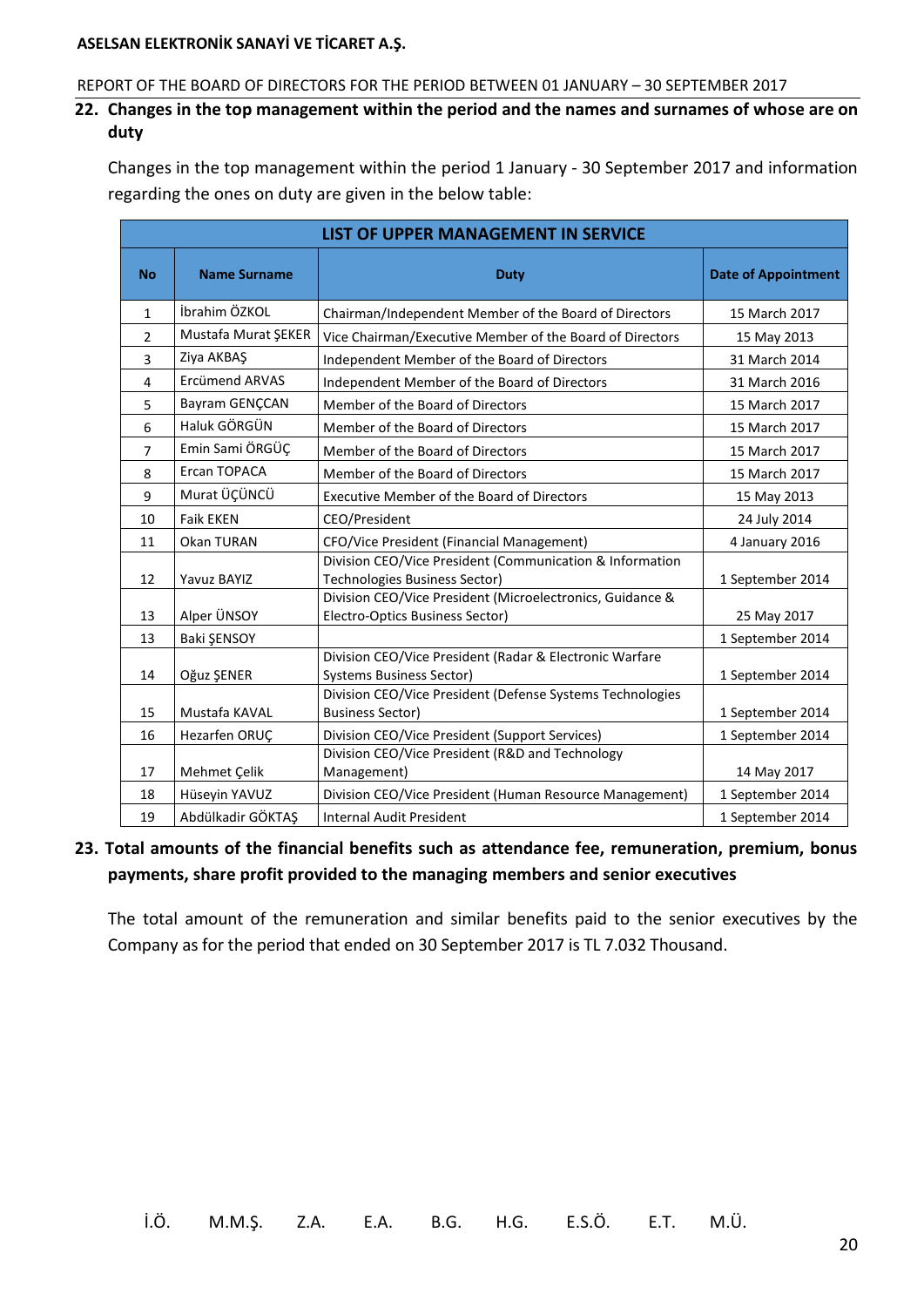#### REPORT OF THE BOARD OF DIRECTORS FOR THE PERIOD BETWEEN 01 JANUARY – 30 SEPTEMBER 2017

In the table below, the annual gross total amount of the wages paid to the members of the Company's Main Shareholder Board of Directors and the interests of private health insurance are given.

**ASELSAN ELECTRONICS INDUSTRY AND TRADE INC. LIST OF TOTAL AMOUNT OF FINANCIAL** 

| <b>No</b> | <b>Name Surname</b>               | <b>Duty</b>                          | <b>Total Amount Paid Thousand TL</b><br>(Wage and Health Insurance) |
|-----------|-----------------------------------|--------------------------------------|---------------------------------------------------------------------|
|           |                                   | <b>BOD Chairman/Executive Member</b> |                                                                     |
| 1         | İbrahim ÖZKOL                     | (Assignment Date 15.03.2017)         | 24                                                                  |
|           |                                   | <b>BOD Vice Chairman/Executive</b>   |                                                                     |
| 2         | Mustafa Murat ŞEKER               | Member                               | 35                                                                  |
| 3         | Ziya AKBAŞ                        | <b>BOD Member</b>                    | 35                                                                  |
| 4         | Ercümend ARVAS                    | <b>BOD Member</b>                    | 37                                                                  |
|           |                                   | <b>BOD Member</b>                    |                                                                     |
| 5         | Bayram GENÇCAN                    | (Assignment Date 15.03.2017)         | 24                                                                  |
|           |                                   | <b>BOD Member</b>                    |                                                                     |
| 6         | Haluk GÖRGÜN                      | (Assignment Date 15.03.2017)         | 24                                                                  |
|           |                                   | <b>BOD Member</b>                    |                                                                     |
| 7         | Emin Sami ÖRGÜÇ                   | (Assignment Date 15.03.2017)         | 25                                                                  |
|           |                                   | <b>BOD Member</b>                    |                                                                     |
| 8         | Ercan TOPACA                      | (Assignment Date 15.03.2017)         | 24                                                                  |
|           |                                   | <b>BOD Executive Member</b>          |                                                                     |
| 9         | Murat ÜÇÜNCÜ                      | (End of Assignment Date 15.03.2017)  | 35                                                                  |
|           |                                   | <b>BOD Member</b>                    |                                                                     |
| 10        | Nazım ALTINTAŞ                    | (End of Assignment Date 15.03.2017)  | 9                                                                   |
|           |                                   | <b>BOD Member</b>                    |                                                                     |
| 11        | Mehmet Celalettin LEKESİZ         | (End of Assignment Date 15.03.2017)  | 14                                                                  |
|           |                                   | <b>BOD Member</b>                    |                                                                     |
| 12        | <b>Turan EROL</b>                 | (End of Assignment Date 15.03.2017)  | 9                                                                   |
|           |                                   | <b>BOD Member</b>                    |                                                                     |
| 13        | İsmail GÜMÜŞTEKİN                 | (End of Assignment Date 15.03.2017)  | 9                                                                   |
|           |                                   | <b>BOD Member</b>                    |                                                                     |
| 14        | Sedat NAZLIBİLEK                  | (End of Assignment Date 15.03.2017)  | 9                                                                   |
| 15        | CEO/President and Vice Presidents | <b>Higher Level Executives</b>       | 4.202                                                               |
|           | <b>TOTAL</b>                      | 4.515                                |                                                                     |

# <span id="page-23-0"></span>**24. Information regarding the allowances granted to the managing members and the senior executives with the travel, accommodation and representation expenses and financial benefits in kind, insurances and total amounts of the similar benefits**

<span id="page-23-1"></span>Total amount of domestic and foreign allowances, travel, accommodation and representation expenses and financial benefits in kind and total amounts of insurances granted to the senior executives and members of the Board of Directors of the Group for the period ended by 30 September 2017 is TL 1.240 Thousand.

# **25. Personnel and workers turnover, collective agreement implementations, rights and benefits provided to the personnel and workers**

The Group recruited a total number of 348 people (131 with fixed term contract) as the personnel including fixed-term contracted personnel, disabled and terror-stricken personnel during the period

İ.Ö. M.M.Ş. Z.A. E.A. B.G. H.G. E.S.Ö. E.T. M.Ü.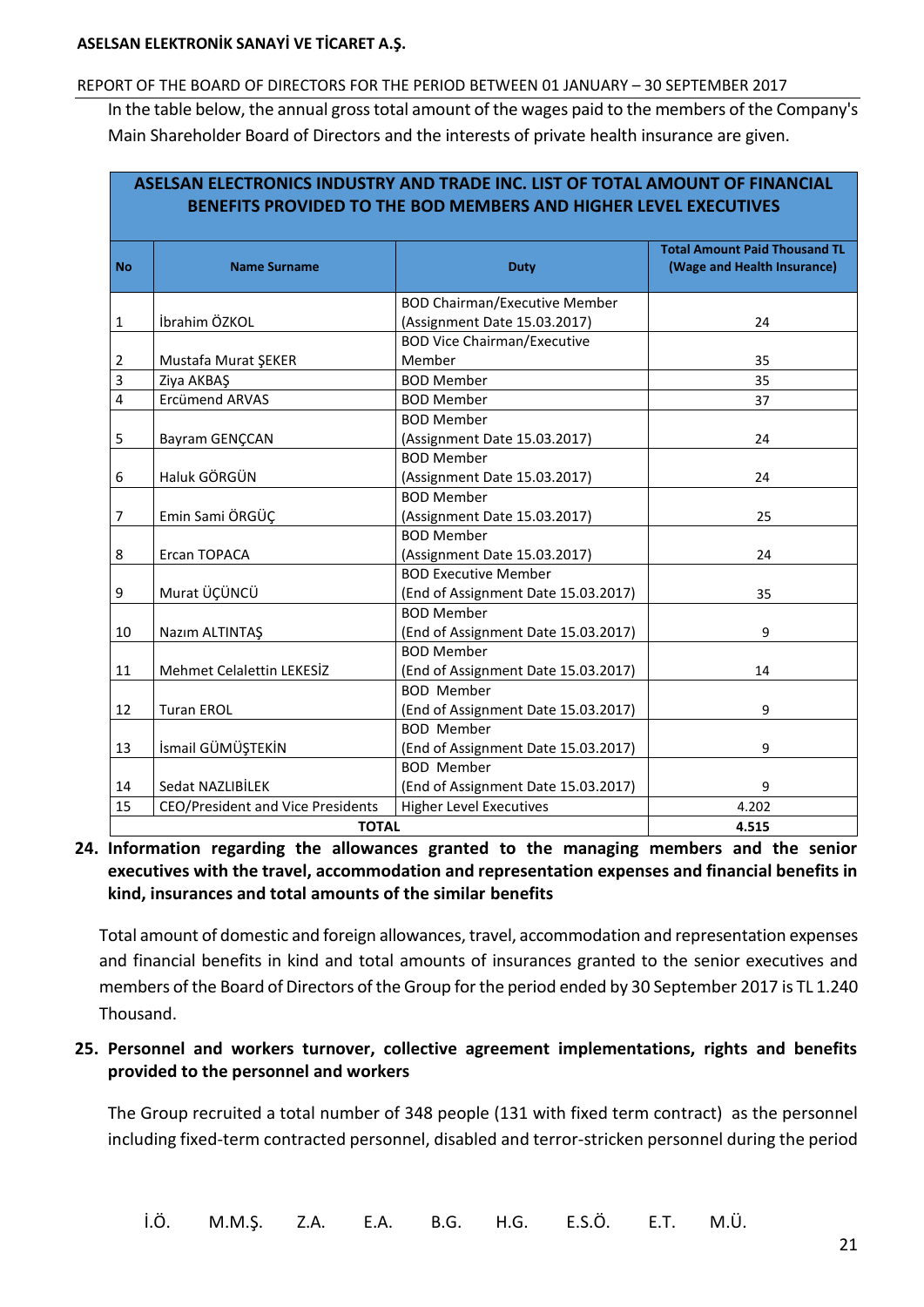#### REPORT OF THE BOARD OF DIRECTORS FOR THE PERIOD BETWEEN 01 JANUARY – 30 SEPTEMBER 2017

1 January - 30 September 2017 and the number of people quit for the same period is 265 (12 with fixed- term contracted).

The rights and benefits provided to the personnel by the Company are bonus payments, meal allowances, marriage benefits, maternity benefits, death allowances, transportation, private health insurance, childcare, and kindergarten benefits. The average number of personnel employed by the Group as of 30 September 2017 is 5.404.

<span id="page-24-0"></span>There is no collective bargaining agreement in the Company.

# <span id="page-24-1"></span>**26. Information regarding the donations within the year and social responsibility**

Within the period of 1 January 2017 - 30 September 2017, the Group donated TL 10.000 in total.

# **27. Information on Business Partnerships, Associates, Subsidiaries, Joint Ventures and Branches**

- The Republic of Turkey, Sivas, ASELSAN-Optics Joint Venture
- The Republic of Turkey, ASELSAN-Bilkent Joint Venture
- The Republic of Turkey, Gebze, YİTAL A.Ş. Joint Venture
- Jordan, Amman, ASELSAN-Jordan Joint Venture
- Kazakhstan, Astana, ASELSAN-Kazakhstan Joint Venture
- United Arab Emirates; Abu Dhabi, IGG ASELSAN Joint Venture
- Saudi Arabia; Riyadh, SADEC LLC Joint Venture
- Republic of South Africa; Pretoria Branch
- Republic of Macedonia; Skopje Branch
- United Arab Emirates; Abu Dhabi Office
- Saudi Arabia, Riyadh Office
- Qatar, ASELSAN Doha Project Office
- **Domestic Associates and Subsidiaries**

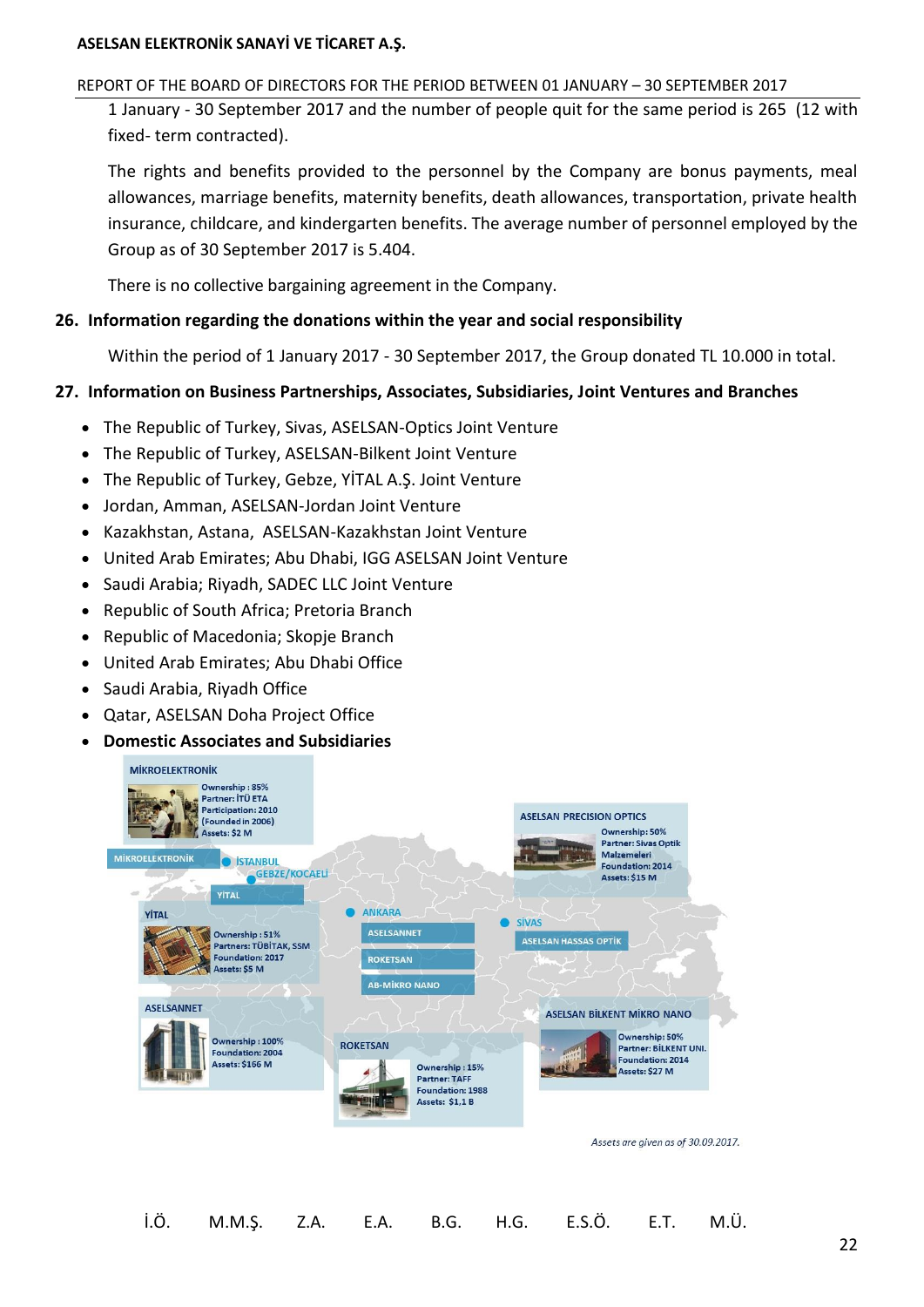#### REPORT OF THE BOARD OF DIRECTORS FOR THE PERIOD BETWEEN 01 JANUARY – 30 SEPTEMBER 2017



#### <span id="page-25-0"></span>**28. Information regarding the shares of the companies subject to consolidation in the parent company**

<span id="page-25-1"></span>There is no cross ownership relation between the companies subject to full consolidation (ASELSANNET, ASELSAN BAKU, Mikro AR-GE, and ASELSAN Malaysia) and equity pick-up method consolidation (ASELSAN Bilkent, ASELSAN Optik, IGG ASELSAN, ASELSAN Kazakhstan, ASELSAN Jordan, SADEC LLC, and YİTAL A.Ş.) and the Company.

# **29. As for the preparation process of the consolidated financial statements; comments with respect to the principal factors of the internal audit, internal control and risk management systems of the Group and opinion of the managing body**

The controls are carried out by the Internal Audit Presidency (IAP), Audit Committee and members of the Board of Auditors within the parent company in order to minimize the substantial error risk on the financial statements of the Group. IAP and Audit Committee carry out their duties independent from each other but within the guidance of common objectives and targets, with the aim of maintaining an internal control system, which provides required controls in matters such as the reliability of the financial reporting system, the efficiency of the activities in order to eliminate the operational risks and compliance with the law. Furthermore, the efficiency and sufficiency of the internal control are supported with the directives in effect.

The Committee for Early Determination and Management of Risks' mission is to determine and manage the potential risks which may affect the Company . The committee meets on a periodical basis and directly reports in every two months to the Board of Directors. The report is also shared with the independent audit firm. The Corporate Risk Taking and Internal Control Department operates under the Financial Management Vice Presidency with a mission to coordinate the work of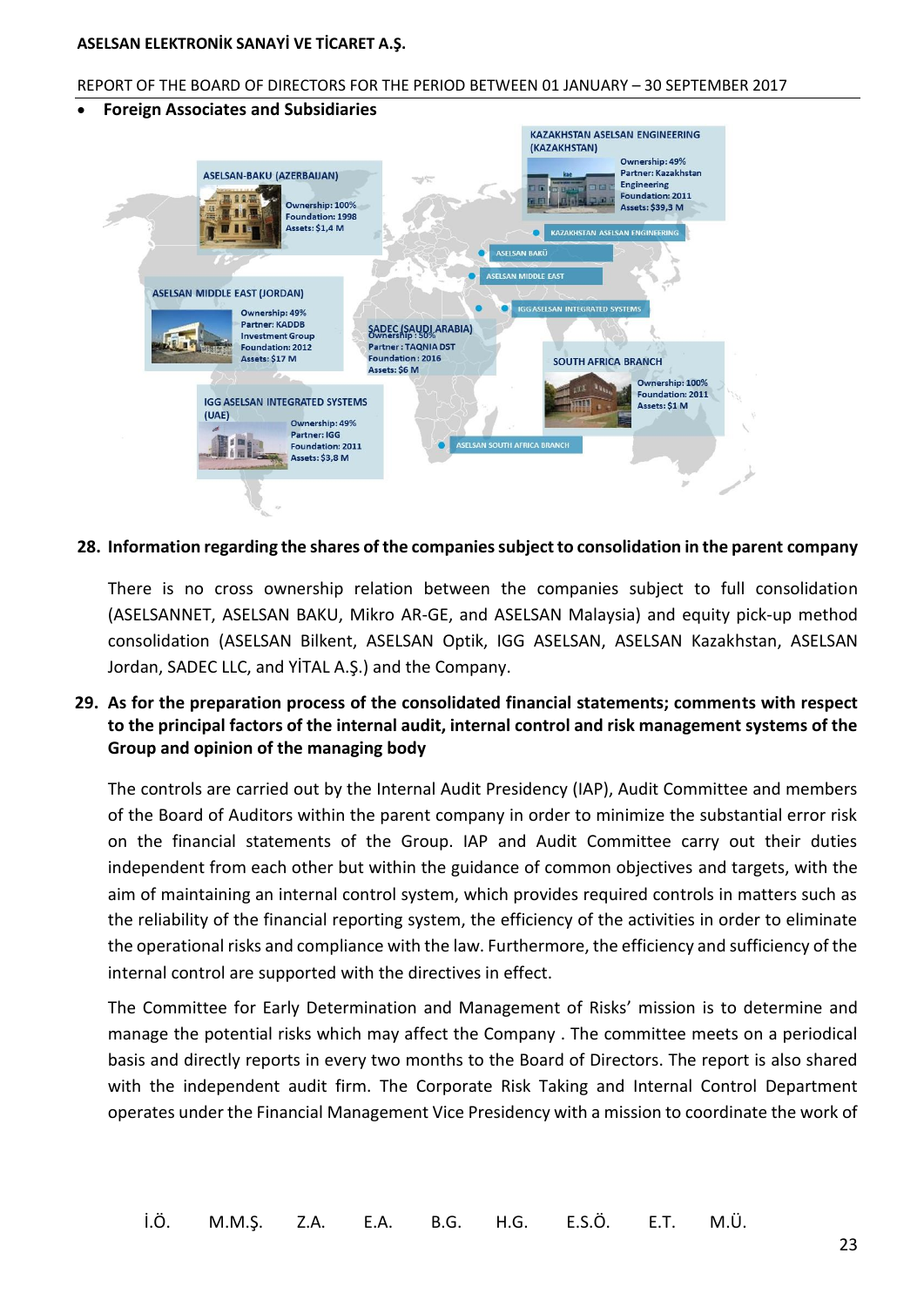#### <span id="page-26-0"></span>REPORT OF THE BOARD OF DIRECTORS FOR THE PERIOD BETWEEN 01 JANUARY – 30 SEPTEMBER 2017

committee and to carry on a comprehensive and integrative internal control process in order to manage the potential risks effectively.The activities are defined in the company by the guidelines.

#### **30. Direct and indirect affiliates of the company and information regarding the share ratios**

The Group own 100% of ASELSANNET and ASELSAN Bakü and 85% of Mikro AR-GE, thus these companies are subject to the full consolidation.

The affiliated partnerships, subsidiaries subject to joint management and affiliates of the Group recorded as financial investments with their participation ratios and amounts are as follows:

| Company                                        | <b>Main Activity Area</b>                                                                                                                                                                                                                                                                                                              | <b>Share</b><br>(%) | <b>30 September</b><br>2017<br>(Thousand TL) |
|------------------------------------------------|----------------------------------------------------------------------------------------------------------------------------------------------------------------------------------------------------------------------------------------------------------------------------------------------------------------------------------------|---------------------|----------------------------------------------|
| ROKETSAN-Roket Sanayi ve<br>Ticaret A. S.      | All kinds of missiles, rockets, guided ammunition and<br>their launch systems and propulsion systems and rocket<br>fuels, guidance and control systems, algorithms and<br>softwares related to these systems, warheads and other<br>parts of these systems, all kinds of plugs and all kinds of<br>ballistic protection (armor) system | 14,897              | 516.032                                      |
| ASELSAN Kazakhstan                             | Manufacture, sale and technical service of electronic and<br>electro-optical devices and systems                                                                                                                                                                                                                                       | 49                  | 36.494                                       |
| ASELSAN Jordan                                 | Marketing sales and joint production of group products                                                                                                                                                                                                                                                                                 | 49                  | 12.629                                       |
| <b>SADEC LLC</b>                               | Manufacture and sale of radar, electronic warfare and<br>electrooptic products                                                                                                                                                                                                                                                         | 50                  | 9.627                                        |
| <b>ASELSAN Bilkent</b>                         | Manufacture of micro and nano-sized devices containing<br>semiconductors and similar technological materials                                                                                                                                                                                                                           | 50                  | 8.869                                        |
| <b>ASELSAN Optik</b>                           | Precision optic technology                                                                                                                                                                                                                                                                                                             | 50                  | 6.810                                        |
| YİTAL A.Ş.                                     | Production of micro and nano-sized devices containing<br>semi-conductor and similar technological materials                                                                                                                                                                                                                            | 51                  | 2.226                                        |
| ASPİLSAN Askeri Pil Sanayi<br>ve Ticaret A. S. | Manufacture and sale of Ni-Cd, Ni-MH, Li-Ion battery /<br>battery blocks and aircraft battery systems                                                                                                                                                                                                                                  | 1                   | 147                                          |
| IGG ASELSAN <sup>1</sup>                       | Production, integration, sales and technical service of<br>high technology products                                                                                                                                                                                                                                                    | 49                  |                                              |

#### <span id="page-26-2"></span><span id="page-26-1"></span>**31. Information regarding the company's own shares acquired by itself**

There has not been such an event within the period.

 $\overline{a}$ 

# **32. Comments with respect to the private audit and governmental audit realized within the activity period**

There has not been such the private and governmental audit within the period.

<sup>1</sup> *As of 30 September 2017, IGG ASELSAN's equity is of negative value therefore subsidiary capital share amounts have not been disclosed.*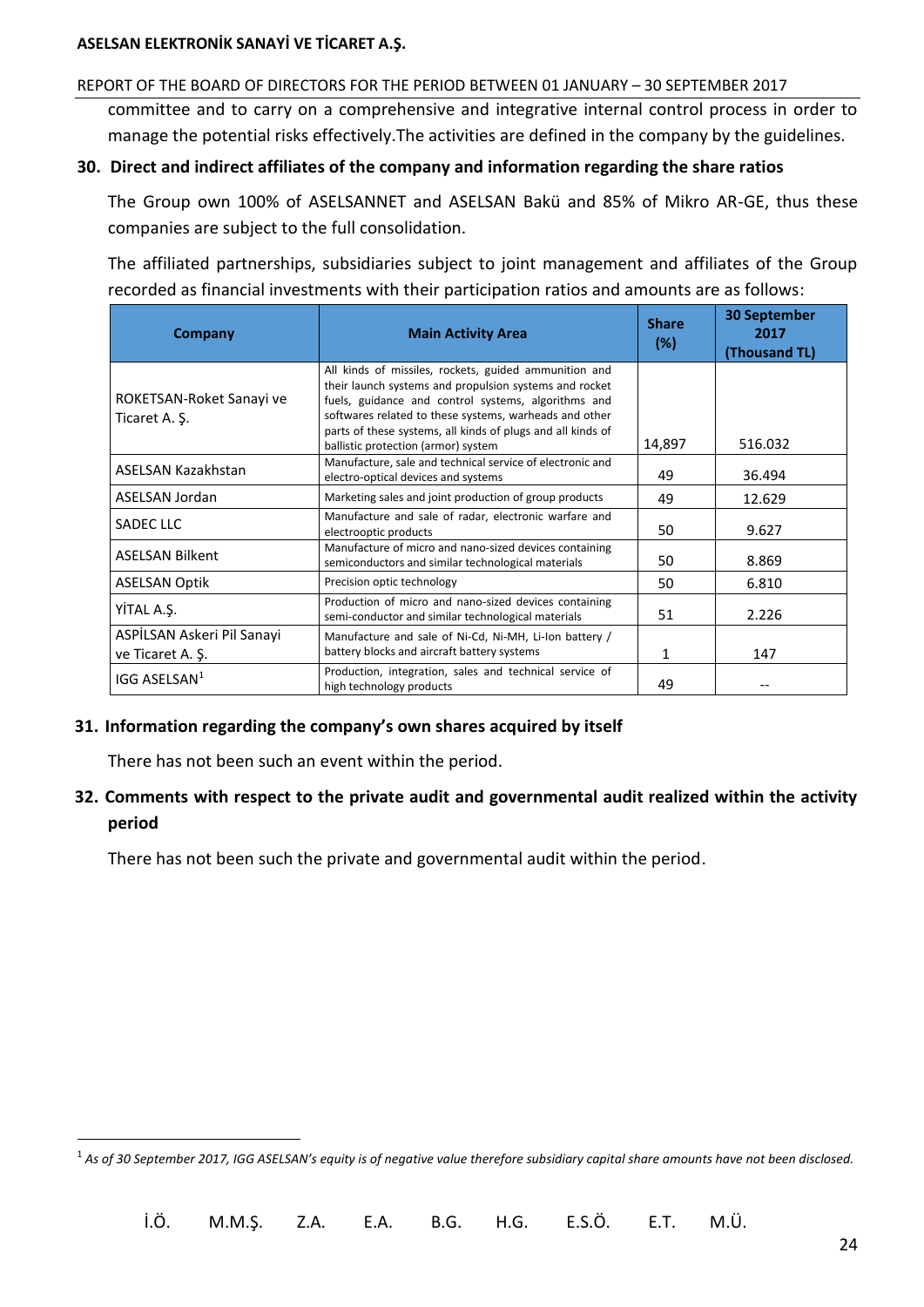#### <span id="page-27-0"></span>REPORT OF THE BOARD OF DIRECTORS FOR THE PERIOD BETWEEN 01 JANUARY – 30 SEPTEMBER 2017

**33. Information regarding the lawsuits filed against the company which would have an impact on the financial position and activities of the Group and their possible outcomes**

The lawsuits and execution proceedings filed by or against the Group as of 30 September 2017 are summarized below:

| <b>Description</b>                                         | 30 September 2017<br>(Thousand TL) |
|------------------------------------------------------------|------------------------------------|
| Ongoing lawsuits filed by the Group                        | 854                                |
| Execution proceedings carried on by the Group              | 8.533                              |
| Lawsuits proceedings carried against the Group             | 6.651                              |
| Lawsuits finalized in favor of the Group within the period | 1.331                              |
| Lawsuits finalized against the Group within the period     | 140                                |

<span id="page-27-2"></span><span id="page-27-1"></span>**34. Explanations with respect to the administrative and judicial sanctions applied to the company and the managing members due to the acts contrary to the legislation provisions**

No penalties with substantial amounts were paid by the Group within the period.

**35. If it is an affiliate company, the legal transactions carried out in favor of the parent company or its affiliate with the parent company, with an affiliate company connected to the parent company with the direction of the parent company and all other measures taken or avoided to be taken in favor of the parent company or its affiliate in the previous activity year**

<span id="page-27-3"></span>There has not been such an event within the period.

**36. If it is an affiliate company, whether any counter performance was realized for each legal transaction according to the known status and conditions at the time the legal transaction mentioned in article 35 was realized or at the time the measures were taken or avoided to be taken and whether the company incurred losses due to the taken or avoided measure and if the company incurred losses to observe whether this was equalized or not**

<span id="page-27-4"></span>There has not been any material event that affects the Company's financial statements within the period.

<span id="page-27-5"></span>**37. The determination and management's assessment with respect to the company's unpaid capital or whether the company is deeply in debt**

There has not been such an event within the period.

<span id="page-27-6"></span>**38. The status of owning directly or indirectly five, ten, twenty, twenty five, thirty three, fifty, sixty seven or one hundred percent of the shares representing the capital of an equity company or in the event that the proportions go below these percentages and ground for this**

There has not been such an event within the period.

#### **39. Related party transactions**

Detailed table is disclosed in Note 4 in condensed Consolidated Financial Statements of 30 September 2017.

İ.Ö. M.M.Ş. Z.A. E.A. B.G. H.G. E.S.Ö. E.T. M.Ü.